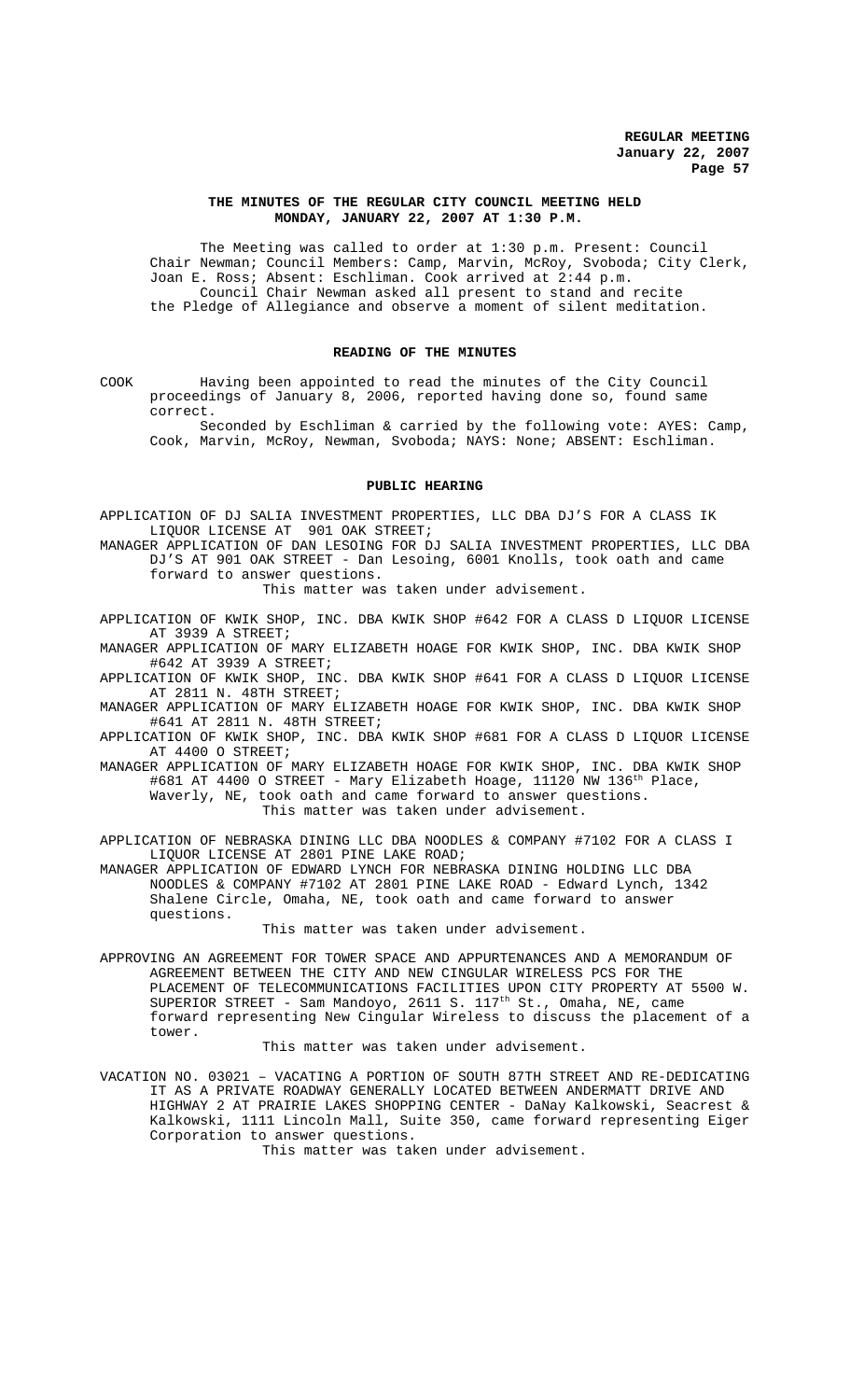CHANGE OF ZONE 06081 – APPLICATION OF B&J PARTNERSHIP FOR A CHANGE OF ZONE FROM R-6 AND R-7 RESIDENTIAL DISTRICT TO B-4 LINCOLN CENTER BUSINESS DISTRICT ON PROPERTY GENERALLY LOCATED AT THE NORTHEAST CORNER OF SOUTH 18TH STREET AND L STREET - City Clerk stated a request was received from Attorney Mark Hunzeker to withdraw the application. Council Person Annette McRoy moved to withdraw Bill No. 07-4. Seconded by Dan Marvin and carried by the following vote: AYES: Camp, Marvin, McRoy, Newman, Svoboda; NAYS: None; ABSENT: Cook, Eschliman. This matter was taken under advisement.

DECLARING APPROXIMATELY 25 ACRES GENERALLY LOCATED WEST OF N.W. 48TH STREET AND SOUTH OF THE FUTURE WEST CUMING STREET AS SURPLUS PROPERTY - Steve Henrichsen, Planning Dept., came forward to explain the agreement will spell out specifics for the next agenda which will answer more questions. Discussion followed.

This matter was taken under advisement.

APPROVING THE TRANSFER OF RAILROAD TRANSPORTATION SAFETY DISTRICT FUNDING IN ITS 2006-07 BUDGET YEAR, FOR THE S.W. 40TH STREET/BNSF OVERPASS; APPROVING THE TRANSFER OF RAILROAD TRANSPORTATION SAFETY DISTRICT FUNDING IN ITS 2006-07 BUDGET YEAR, FOR THE HARRIS OVERPASS ON O STREET, 3RD

THROUGH 9TH STREETS;

APPROVING THE TRANSFER OF RAILROAD TRANSPORTATION SAFETY DISTRICT FUNDING IN ITS 2006-07 BUDGET YEAR, FOR THE ANTELOPE VALLEY PROJECT - PHASE 1, THE "AMENDED DRAFT SINGLE PACKAGE" - Council Person Dan Marvin asked about the leverage money for the Harris Overpass.

Roger Figard, Public Works & Utilities, answered that a larger percentage of money will come from Federal money to pay for Harris Overpass. Discussion followed.

This matter was taken under advisement.

APPROVING AMENDMENT NO. 1 TO THE THUNDERSTONE REDEVELOPMENT AGREEMENT BETWEEN THE CITY AND THUNDERSTONE LLC FOR DEVELOPMENT OF A 31,782 SQUARE FOOT COMMERCIAL SPACE IN THE WEST O STREET REDEVELOPMENT AREA GENERALLY LOCATED AT N.W. 32ND AND WEST O STREETS TO PROVIDE FOR A GRANT TO REDEVELOPER TO REPLACE THE LOSS OF ELIGIBILITY FOR REIMBURSEMENT OF IMPACT FEES - Councilman Camp asked a staff person to come forward. Ernie Castillo, Urban Development, stated the grant is to provide \$55,000 to replace eligibility of impact fee agreed to last year. He stated this brings the grant total back to \$245,368. This matter was taken under advisement.

SPECIAL PERMIT NO. 06065 - APPLICATION OF ALLTEL COMMUNICATIONS OF NEBRASKA TO CONSTRUCT A 118 FOOT TALL MONOPOLE WIRELESS FACILITY CAPABLE OF ACCOMMODATING UP TO THREE CARRIERS IN THE I-1 INDUSTRIAL DISTRICT, ON PROPERTY GENERALLY LOCATED NORTHWEST OF THE INTERSECTION OF S. 3RD STREET AND GARFIELD STREET - Ralph Wyngarden, 2680 Horizon Dr., SE, Ste. E, Grand Rapids, Michigan, came forward to answer the questions why Alltel was not locating in Cooper Park and why locating in the same area as Verizon. He explained their process of locating to the best area. Discussion followed.

Marvin Krout, Director of Planning Dept., came forward to answer questions.

Lynn Johnson, Director of Planning Dept., to state that Sawyer Snell Park would be acceptable to accommodate a tower and would not be obtrusive to the neighbors. Discussion followed.

Danny Walker, 427 "E" Street, came forward to express his thoughts on the location of this tower in the park and to ask questions. Discussion followed.

Terri Dolezal, Alltel Real Estate Office, came forward to answer a question about the cost of locating a tower. Discussion followed. This matter was taken under advisement.

APPROVING AN AMENDED REDEVELOPMENT AGREEMENT BETWEEN THE CITY AND HYVEE, INC. PREVIOUSLY ADOPTED BY THE CITY COUNCIL WITH RESOLUTION NO. A-83893 ON JUNE 26, 2006, TO PROVIDE FOR CONSTRUCTION OF N. 50TH STREET - Kent Seacrest, Seacrest & Kalkowski, 1111 Lincoln Mall, Suite 350, came forward representing HyVee, Inc. to ask the City to pay the cost of  $50^{\text{th}}$ Street. Discussion followed.

Dennis Ossenburg, HyVee, Inc., came forward to answer questions about other HyVee stores closing. Discussion followed.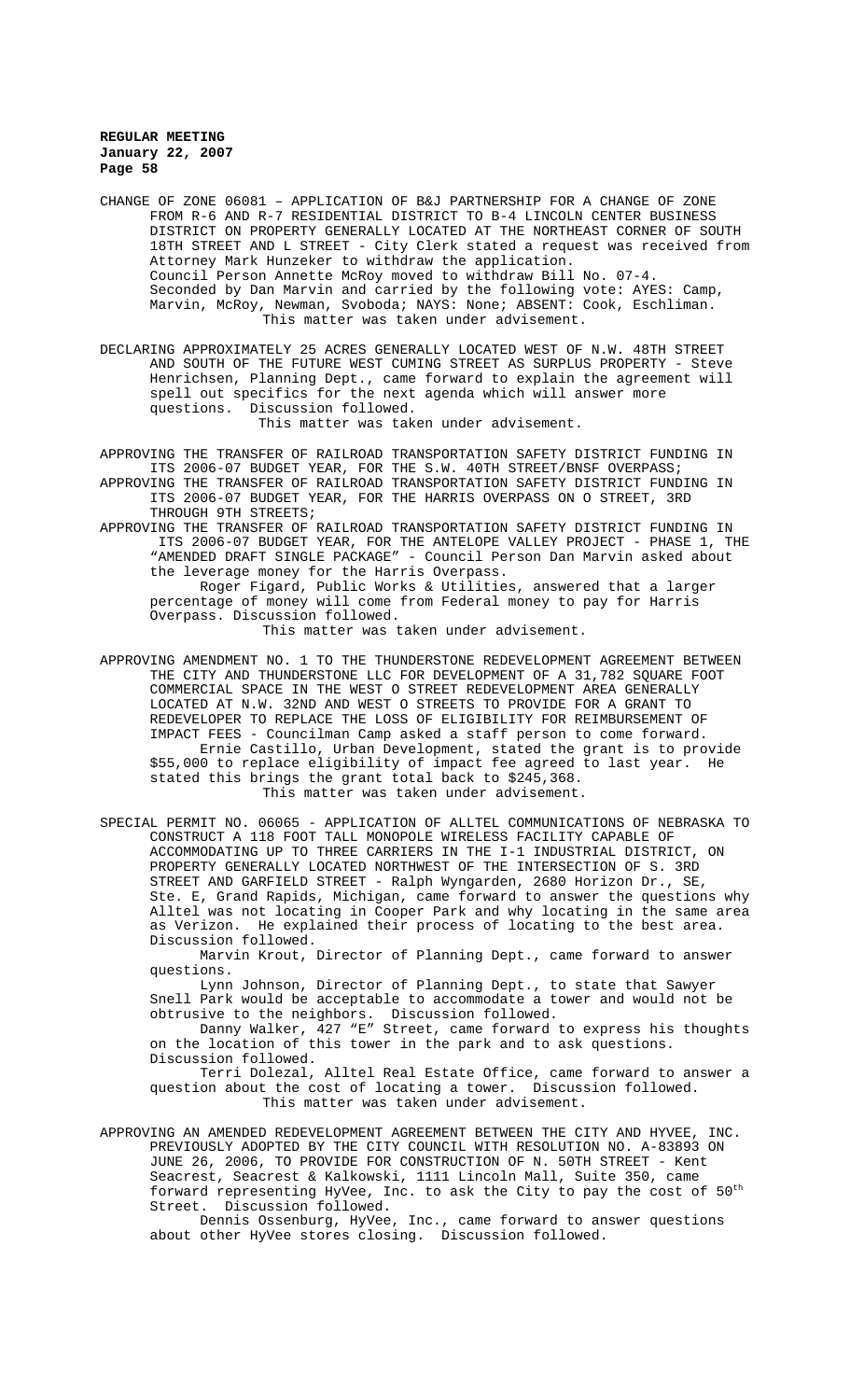Richard Keith, 115 Cherry Hill Blvd.,BHK Enterprises, LLC, came forward representing Skate World in favor of the HyVee development and was agreeable to paying the proposed assessment. Discussion followed. Danny Walker, 427 "E" Street, came forward to express his opinion.

Don Linscott, property owner along  $50^{\text{th}}$  Street, stated the businesses along  $50^{\rm th}$  Street originally paid for the building of  $50^{\rm th}$ Street then turned it over to the City. He stated that flooding is an issue in this area and feels money should be spent to fix the detention problem. He also stated a stoplight was requested at 50<sup>th</sup> & O Street, but the City denied the request. Discussion followed.

Richard Esquivel, 733 W. Cummings Street, came forward to ask why the City is using tax dollars to support a private business?

Richard Halvorsen, 6311 Inverness Road, expressed that he was concerned that future property owners will hold out to have the City pay more of the costs.

Councilman Ken Svoboda asked about the storm water cost.

Nicole Fleck-Tooze, Public Works & Utilities, stated the detention problem and drainage problem are separate. The street has to

accommodate the drainage and drainage dollars are not part of the storm water dollars. Discussion followed.

Roger Figard, Public Works & Utilities, came forward to answer questions on the storm water issue. Discussion followed.

Kent Seacrest came forward for rebuttal. Discussion followed. This matter was taken under advisement.

## **TOOK BREAK 4:24 P.M. RECONVENED 4:40 P.M.**

APPLICATION OF THE UNIVERSITY OF NEBRASKA LINCOLN TO USE THE PUBLIC RIGHT-OF-AY FOR THE CONSTRUCTION OF A PLAZA ON THE WEST SIDE OF ANDERSEN HALL LOCATED AT 200 CENTENNIAL MALL - Eileen Bergt, 1340 N. 17th St., came forward as an architect for the University of Nebraska Lincoln in reference to the construction of the proposed plaza. Discussion followed.

Lynn Johnson, Director of Parks & Recreation Dept., came forward to answer questions. Discussion followed.

This matter was taken under advisement.

APPROVING AN INTERLOCAL AGREEMENT BETWEEN THE CITY OF LINCOLN AND LANCASTER COUNTY FOR THE N.W. 56TH STREET ROADWAY RECONSTRUCTION FROM 600 FEET NORTH OF WEST HOLDREGE TO WEST ADAMS STREETS - Council Person, Annette McRoy, stated there were a couple of neighborhood residents in favor of this construction who were in attendance, but left due to the length of the meeting.

This matter was taken under advisement.

WAIVER 06009 – APPLICATION OF GEICO DEVELOPMENT TO WAIVE THE DESIGN STANDARDS AND SUBDIVISION ORDINANCE REQUIREMENTS FOR STORMWATER ASSOCIATED WITH USE PERMIT NO. 04008 ON PROPERTY GENERALLY LOCATED AT S.W. 17TH STREET AND WEST A STREET. (REQUEST TO PLACE ON PENDING)- William Hergott, 1710 W. Washington, past president of the West A Neighborhood Assn., came forward in opposition.

Bill Vocasek, 1903 W. Mulberry Ct., president of the West A Neighborhood Assn., encouraged the developer to talk to the neighbors. They would have been opposed to the zone change had they known more about it.

This matter was taken under advisement.

**\*\* END OF PUBLIC HEARING \*\***

# **COUNCIL ACTION**

## **LIQUOR RESOLUTIONS**

APPLICATION OF DJ SALIA INVESTMENT PROPERTIES, LLC DBA DJ'S FOR A CLASS IK LIQUOR LICENSE AT 901 OAK STREET - CLERK read the following resolution,

introduced by Dan Marvin, who moved its adoption for approval: A-84183 BE IT RESOLVED by the City Council of the City of Lincoln, Nebraska:

That after hearing duly had as required by law, consideration of the facts of this application, the Nebraska Liquor Control Act, and the pertinent City ordinances, the City Council recommends that the application of DJ Salia Investment Properties LLC dba DJ's for a Class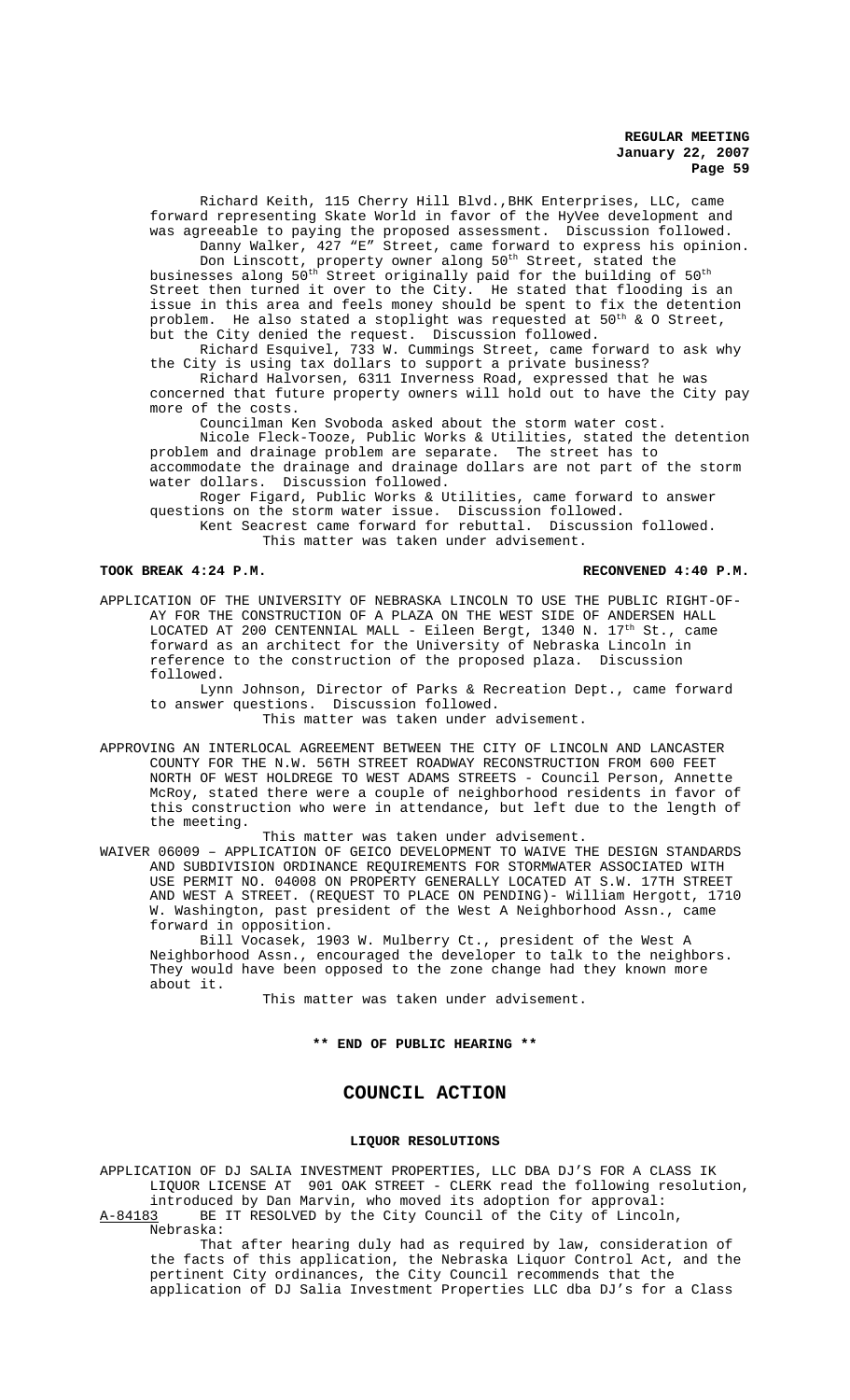"IK" liquor license at 901 Oak Street, Nebraska, for the license period ending April 30, 2007, be approved with the conditions that the applicant obtains a valid special permit, and that the premise complies in every respect with the conditions of its special permit and all city and state regulations. The City Clerk is directed to transmit a copy of this resolution to the Nebraska Liquor Control Commission.

Introduced by Dan Marvin Seconded by Camp & carried by the following vote: AYES: Camp, Cook, Marvin, McRoy, Newman, Svoboda; NAYS: None; ABSENT: Eschliman.

MANAGER APPLICATION OF DAN LESOING FOR DJ SALIA INVESTMENT PROPERTIES, LLC DBA DJ'S AT 901 OAK STREET - CLERK read the following resolution, introduced by Dan Marvin, who moved its adoption for approval:<br>A-84184 MHEREAS, DJ Salia Investment Properties LLC d

WHEREAS, DJ Salia Investment Properties LLC dba DJ's located at 901 Oak Street, Lincoln, Nebraska has been approved for a Retail Class "IK" liquor license, and now requests that Dan Lesoing be named manager;

WHEREAS, Dan Lesoing appears to be a fit and proper person to manage said business. NOW, THEREFORE, BE IT RESOLVED by the City Council of the City of

Lincoln, Nebraska:

That after hearing duly had as required by law, consideration of the facts of this application, the Nebraska Liquor Control Act, and the pertinent City ordinances, the City Council recommends that Dan Lesoing<br>be approved as manager of this business for said licensee. The City be approved as manager of this business for said licensee. Clerk is directed to transmit a copy of this resolution to the Nebraska Liquor Control Commission.

Introduced by Dan Marvin Seconded by Camp & carried by the following vote: AYES: Camp, Cook, Marvin, McRoy, Newman, Svoboda; NAYS: None; ABSENT: Eschliman.

APPLICATION OF KWIK SHOP, INC. DBA KWIK SHOP #642 FOR A CLASS D LIQUOR LICENSE AT 3939 A STREET - CLERK read the following resolution, introduced by Dan Marvin, who moved its adoption for approval:

A-84185 BE IT RESOLVED by the City Council of the City of Lincoln, Nebraska:

That after hearing duly had as required by law, consideration of the facts of this application, the Nebraska Liquor Control Act, and the pertinent City ordinances, the City Council recommends that the application of Kwik Shop, Inc. dba Kwik Shop #642 for a Class "D" liquor license at 3939 A Street, Lincoln, Nebraska, for the license period ending April 30, 2007, be approved with the condition that the premise complies in every respect with all city and state regulations. The City Clerk is directed to transmit a copy of this resolution to the Nebraska Liquor Control Commission.

Introduced by Dan Marvin

Seconded by Camp & carried by the following vote: AYES: Camp, Cook, Marvin, McRoy, Newman, Svoboda; NAYS: None; ABSENT: Eschliman.

MANAGER APPLICATION OF MARY ELIZABETH HOAGE FOR KWIK SHOP, INC. DBA KWIK SHOP #642 AT 3939 A STREET - CLERK read the following resolution, introduced by Dan Marvin, who moved its adoption for approval:<br>A-84186 MHEREAS, Kwik Shop, Inc. dba Kwik Shop #642 l

A-84186 WHEREAS, Kwik Shop, Inc. dba Kwik Shop #642 located at 3939 A Street, Lincoln, Nebraska has been approved for a Retail Class "D" liquor license, and now requests that Mary Elizabeth Hoage be named manager;

WHEREAS, Mary Elizabeth Hoage appears to be a fit and proper person to manage said business.

NOW, THEREFORE, BE IT RESOLVED by the City Council of the City of Lincoln, Nebraska:

That after hearing duly had as required by law, consideration of the facts of this application, the Nebraska Liquor Control Act, and the pertinent City ordinances, the City Council recommends that Mary Elizabeth Hoage be approved as manager of this business for said licensee. The City Clerk is directed to transmit a copy of this resolution to the Nebraska Liquor Control Commission.

Introduced by Dan Marvin Seconded by Camp & carried by the following vote: AYES: Camp,

Cook, Marvin, McRoy, Newman, Svoboda; NAYS: None; ABSENT: Eschliman.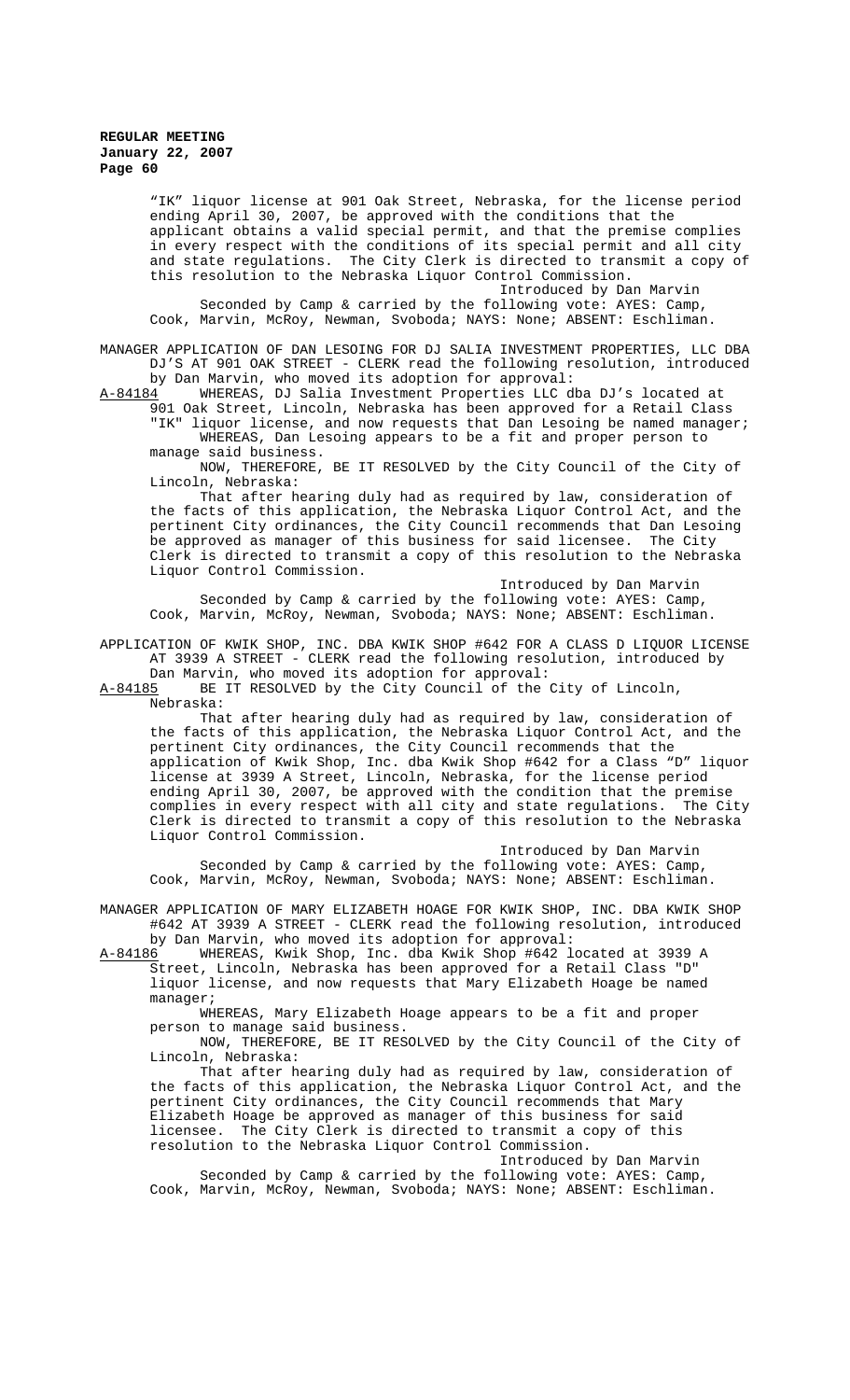APPLICATION OF KWIK SHOP, INC. DBA KWIK SHOP #641 FOR A CLASS D LIQUOR LICENSE AT 2811 N. 48TH STREET - CLERK read the following resolution, introduced by Dan Marvin, who moved its adoption for approval:

A-84187 BE IT RESOLVED by the City Council of the City of Lincoln, Nebraska:

That after hearing duly had as required by law, consideration of the facts of this application, the Nebraska Liquor Control Act, and the pertinent City ordinances, the City Council recommends that the application of Kwik Shop, Inc. dba Kwik Shop #641 for a Class "D" liquor license at 2811 N. 48th Street, Lincoln, Nebraska, for the license period ending April 30, 2007, be approved with the condition that the premise complies in every respect with all city and state regulations. The City Clerk is directed to transmit a copy of this resolution to the Nebraska Liquor Control Commission.

Introduced by Dan Marvin Seconded by Camp & carried by the following vote: AYES: Camp, Cook, Marvin, McRoy, Newman, Svoboda; NAYS: None; ABSENT: Eschliman.

MANAGER APPLICATION OF MARY ELIZABETH HOAGE FOR KWIK SHOP, INC. DBA KWIK SHOP #641 AT 2811 N. 48TH STREET - CLERK read the following resolution,

introduced by Dan Marvin, who moved its adoption for approval: A-84188 WHEREAS, Kwik Shop, Inc. dba Kwik Shop #641 located at 2811 N.

48th Street, Lincoln, Nebraska has been approved for a Retail Class "D" liquor license, and now requests that Mary Elizabeth Hoage be named manager;

WHEREAS, Mary Elizabeth Hoage appears to be a fit and proper person to manage said business.

NOW, THEREFORE, BE IT RESOLVED by the City Council of the City of Lincoln, Nebraska:

That after hearing duly had as required by law, consideration of the facts of this application, the Nebraska Liquor Control Act, and the pertinent City ordinances, the City Council recommends that Mary Elizabeth Hoage be approved as manager of this business for said licensee. The City Clerk is directed to transmit a copy of this resolution to the Nebraska Liquor Control Commission.

Introduced by Dan Marvin Seconded by Camp & carried by the following vote: AYES: Camp, Cook, Marvin, McRoy, Newman, Svoboda; NAYS: None; ABSENT: Eschliman.

APPLICATION OF KWIK SHOP, INC. DBA KWIK SHOP #681 FOR A CLASS D LIQUOR LICENSE AT 4400 O STREET - CLERK read the following resolution, introduced by Dan Marvin, who moved its adoption for approval:

A-84189 BE IT RESOLVED by the City Council of the City of Lincoln, Nebraska:

That after hearing duly had as required by law, consideration of the facts of this application, the Nebraska Liquor Control Act, and the pertinent City ordinances, the City Council recommends that the application of Kwik Shop, Inc. dba Kwik Shop #681 for a Class "D" liquor license at 4400 O Street, Lincoln, Nebraska, for the license period ending April 30, 2007, be approved with the condition that the premise complies in every respect with all city and state regulations. The City Clerk is directed to transmit a copy of this resolution to the Nebraska Liquor Control Commission.

Introduced by Dan Marvin Seconded by Camp & carried by the following vote: AYES: Camp, Cook, Marvin, McRoy, Newman, Svoboda; NAYS: None; ABSENT: Eschliman.

MANAGER APPLICATION OF MARY ELIZABETH HOAGE FOR KWIK SHOP, INC. DBA KWIK SHOP #681 AT 4400 O STREET - CLERK read the following resolution, introduced by Dan Marvin, who moved its adoption for approval:

A-84190 WHEREAS, Kwik Shop, Inc. dba Kwik Shop #681 located at 4400 O Street, Lincoln, Nebraska has been approved for a Retail Class "D" liquor license, and now requests that Mary Elizabeth Hoage be named manager;

WHEREAS, Mary Elizabeth Hoage appears to be a fit and proper person to manage said business.

NOW, THEREFORE, BE IT RESOLVED by the City Council of the City of Lincoln, Nebraska: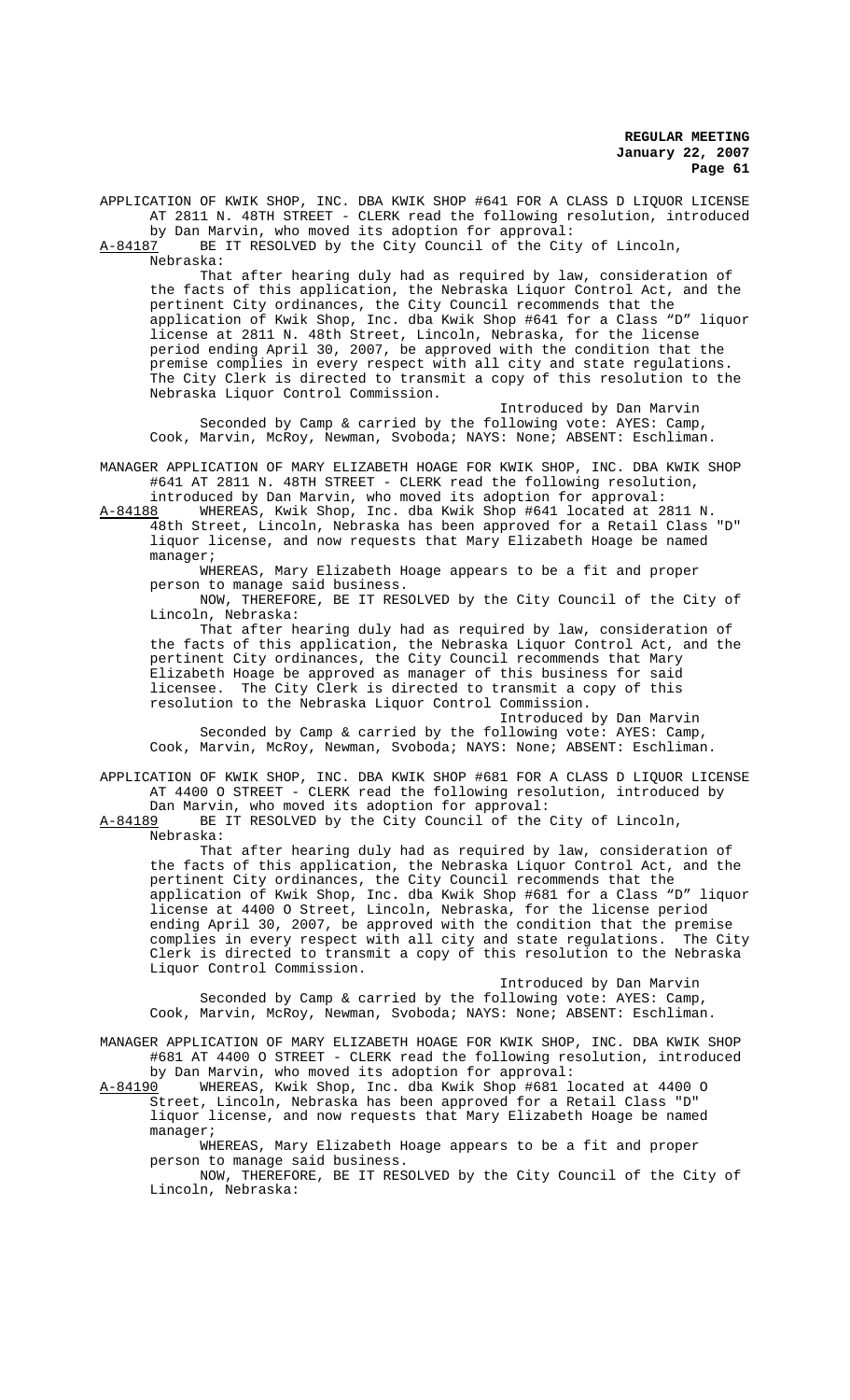That after hearing duly had as required by law, consideration of the facts of this application, the Nebraska Liquor Control Act, and the pertinent City ordinances, the City Council recommends that Mary Elizabeth Hoage be approved as manager of this business for said licensee. The City Clerk is directed to transmit a copy of this resolution to the Nebraska Liquor Control Commission. Introduced by Dan Marvin Seconded by Camp & carried by the following vote: AYES: Camp,

Cook, Marvin, McRoy, Newman, Svoboda; NAYS: None; ABSENT: Eschliman.

APPLICATION OF NEBRASKA DINING LLC DBA NOODLES & COMPANY #7102 FOR A CLASS I LIQUOR LICENSE AT 2801 PINE LAKE ROAD - CLERK read the following resolution, introduced by Dan Marvin, who moved its adoption for

approval:<br><u>A-84191</u> BE BE IT RESOLVED by the City Council of the City of Lincoln, Nebraska:

That after hearing duly had as required by law, consideration of the facts of this application, the Nebraska Liquor Control Act, and the pertinent City ordinances, the City Council recommends that the application of Nebraska Dining Holding LLC dba Noodles & Company for a Class "I" liquor license at 2801 Pine Lake Road, Lincoln, Nebraska, for the license period ending April 30, 2007, be approved with the condition that the premise complies in every respect with all city and state regulations. The City Clerk is directed to transmit a copy of this resolution to the Nebraska Liquor Control Commission.

Introduced by Dan Marvin Seconded by Camp & carried by the following vote: AYES: Camp, Cook, Marvin, McRoy, Newman, Svoboda; NAYS: None; ABSENT: Eschliman.

MANAGER APPLICATION OF EDWARD LYNCH FOR NEBRASKA DINING HOLDING LLC DBA NOODLES & COMPANY #7102 AT 2801 PINE LAKE ROAD - CLERK read the following resolution, introduced by Dan Marvin, who moved its adoption for approval:

A-84192 WHEREAS, Nebraska Dining Holding LLC dba Noodles & Company located at 2801 Pine Lake Road, Lincoln, Nebraska has been approved for a Retail Class "I" liquor license, and now requests that Edward Lynch be named manager;

WHEREAS, Edward Lynch appears to be a fit and proper person to manage said business.

NOW, THEREFORE, BE IT RESOLVED by the City Council of the City of Lincoln, Nebraska:

That after hearing duly had as required by law, consideration of the facts of this application, the Nebraska Liquor Control Act, and the pertinent City ordinances, the City Council recommends that Edward Lynch be approved as manager of this business for said licensee. The City Clerk is directed to transmit a copy of this resolution to the Nebraska Liquor Control Commission.

Introduced by Dan Marvin Seconded by Camp & carried by the following vote: AYES: Camp, Cook, Marvin, McRoy, Newman, Svoboda; NAYS: None; ABSENT: Eschliman.

## ORDINANCES - 2<sup>ND</sup> READING & RELATED RESOLUTIONS (as required)

- APPROVING AN AGREEMENT FOR TOWER SPACE AND APPURTENANCES AND A MEMORANDUM OF AGREEMENT BETWEEN THE CITY AND NEW CINGULAR WIRELESS PCS FOR THE PLACEMENT OF TELECOMMUNICATIONS FACILITIES UPON CITY PROPERTY AT 5500 W. SUPERIOR STREET - CLERK read an ordinance, introduced by Jonathan Cook, accepting and approving the License Agreement between the City of Lincoln, Nebraska, a municipal corporation, and New Cingular Wireless PCS, LLC dba Cingular for the place ment of telecommunications facilities upon City property located in 5500 W. Superior Street and authorizing the Mayor to sign such license Agreement on behalf of the City, the second time.
- VACATION NO. 03021 VACATING A PORTION OF SOUTH 87TH STREET AND RE-DEDICATING IT AS A PRIVATE ROADWAY GENERALLY LOCATED BETWEEN ANDERMATT DRIVE AND HIGHWAY 2 AT PRAIRIE LAKES SHOPPING CENTER - CLERK read an ordinance, introduced by Jonathan Cook, vacating a portion of S.  $87<sup>th</sup>$  Street and re-dedicating it as a private roadway, and retaining title thereto in the City of Lincoln, Lancaster County, Nebraska, the second time.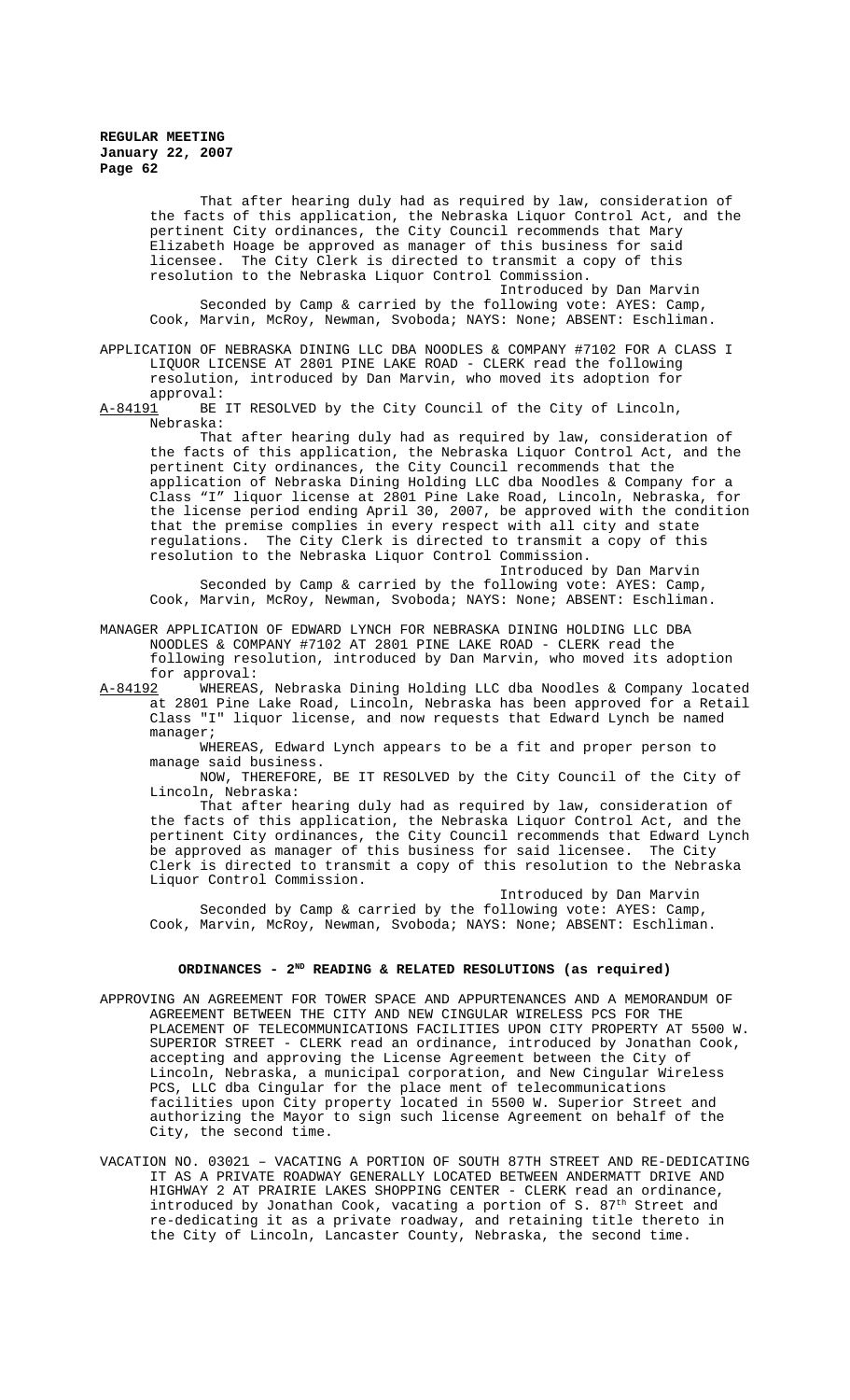- VACATION NO. 06008 VACATING RUDOLPH STREET FROM THE EAST RIGHT-OF-WAY OF N. 15TH STREET TO THE WEST RIGHT-OF-WAY OF N. 16TH STREET. (RELATED ITEMS: 07-3, 07R-19) - CLERK read an ordinance, introduced by Jonathan Cook, vacating Rudolph Street from the east right-of-way line of North 15th Street to the west right-of-way line of North  $16<sup>th</sup>$  Street, and retaining title thereto in the City of Lincoln, Lancaster County, Nebraska, the second time.
- APPROVING A CONSERVATION EASEMENT AGREEMENT BETWEEN THE JOINT ANTELOPE VALLEY AUTHORITY AND THE CITY OF LINCOLN OVER APPROXIMATELY .14 ACRES IN RUDOLPH STREET FROM N. 15TH STREET TO N. 16TH STREET, TO PRESERVE THE FLOOD STORAGE CAPACITY ON THE PROPERTY. (RELATED ITEMS: 07-3, 07R-19) (ACTION DATE: 1/29/07)
- CHANGE OF ZONE 06081 APPLICATION OF B&J PARTNERSHIP FOR A CHANGE OF ZONE FROM R-6 AND R-7 RESIDENTIAL DISTRICT TO B-4 LINCOLN CENTER BUSINESS DISTRICT ON PROPERTY GENERALLY LOCATED AT THE NORTHEAST CORNER OF SOUTH 18TH STREET AND L STREET - PRIOR to reading: MCROY Moved to Withdraw Bill No. 07-4.
- Seconded by Marvin & carried by the following vote: AYES: Camp, Marvin, McRoy, Newman, Svoboda; NAYS: None; ABSENT: Cook & Eschliman. CLERK Read an ordinance, introduced by Jonathan Cook, amending the Lincoln Zoning District Maps attached to and made a part of Title 27 of the Lincoln Municipal Code, as provided by Section 27.05.020 of the Lincoln Municipal Code, by changing the boundaries of the districts established
- and shown thereon, the second time. The ordinance, having been **WITHDRAWN**, was assigned the File **#38-4546** & was placed on file in the Office of the City Clerk.
- DECLARING APPROXIMATELY 25 ACRES GENERALLY LOCATED WEST OF N.W. 48TH STREET AND SOUTH OF THE FUTURE WEST CUMING STREET AS SURPLUS PROPERTY - CLERK read an ordinance, introduced by Jonathan Cook, declaring the City-owned property generally located at west of N.W.  $48^{\rm th}$  Street and south of the future West Cuming Street as surplus and authorizing the sale thereof, the second time.

#### **RESOLUTIONS**

APPROVING THE TRANSFER OF RAILROAD TRANSPORTATION SAFETY DISTRICT FUNDING IN ITS 2006-07 BUDGET YEAR, FOR THE S.W. 40TH STREET/BNSF OVERPASS - CLERK read the following resolution, introduced by Jonathan Cook, who moved its adoption:<br><u>A-84193</u> WHEREAS,

the Interlocal Cooperation Act, Neb. Rev. Stat. § 13-801, et seq., permits local governmental units to cooperate with other such units to make the most efficient use of their powers on the basis of mutual advantage; and

WHEREAS, the City of Lincoln, Nebraska (City) and the Lincoln/Lancaster County Railroad Transportation Safety District (District) desire to cooperate together in the design, right-of-way acquisition and construction activities for the SW 40th Street/BNSF Overpass Project; and

WHEREAS, the District has allotted \$5,340,000 in its 2006-2007 budget for participation in the project.

NOW, THEREFORE, BE IT RESOLVED by the City Council of the City of Lincoln, Nebraska:

That the Agreement between the City and the District attached hereto as Exhibit "A" in connection with the final design, right-of-way acquisition and construction activities for the SW 40th Street/BNSF Overpass Project in Lincoln, Lancaster County, Nebraska, is hereby approved and the Mayor is authorized to execute the same on behalf of the City.

Introduced by Jonathan Cook Seconded by Camp & carried by the following vote: AYES: Camp, Cook, Marvin, McRoy, Newman, Svoboda; NAYS: None; ABSENT: Eschliman.

APPROVING THE TRANSFER OF RAILROAD TRANSPORTATION SAFETY DISTRICT FUNDING IN ITS 2006-07 BUDGET YEAR, FOR THE HARRIS OVERPASS ON O STREET, 3RD THROUGH 9TH STREETS - CLERK read the following resolution, introduced by Jonathan Cook, who moved its adoption:

A-84194 WHEREAS, the Interlocal Cooperation Act, Neb. Rev. Stat. § 13-801, et seq., permits local governmental units to cooperate with other such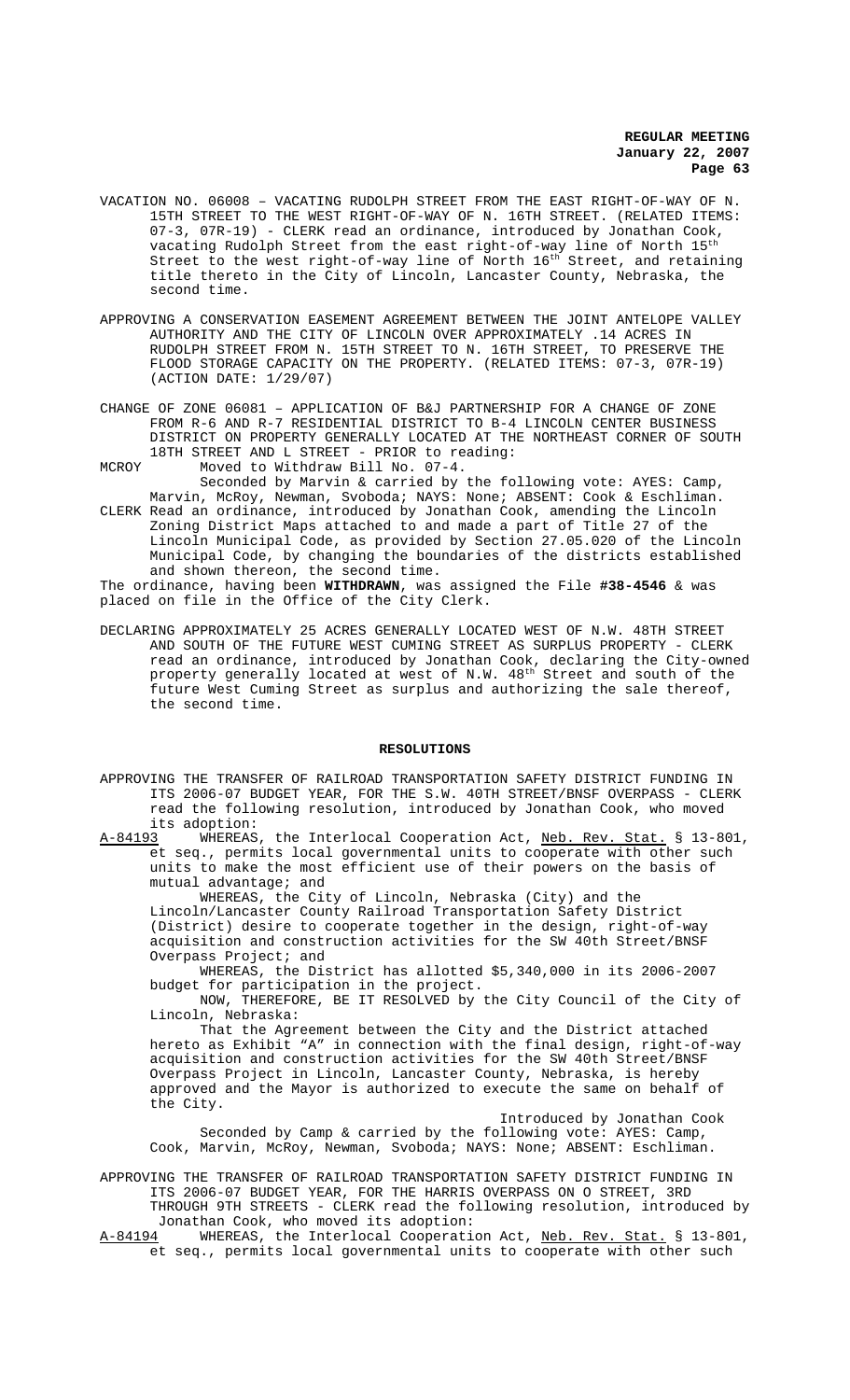units to make the most efficient use of their powers on the basis of mutual advantage; and

WHEREAS, the City of Lincoln, Nebraska (City) and the Lincoln/Lancaster County Railroad Transportation Safety District (District) desire to cooperate together in the design, right-of-way acquisition and construction activities for the Harris Overpass Project, 3rd Street to 9th Street; and

WHEREAS, the District has allotted \$1,050,000 in its 2006-2007 budget for participation in the project.

NOW, THEREFORE, BE IT RESOLVED by the City Council of the City of Lincoln, Nebraska:

That the Agreement between the City and the District attached hereto as Exhibit "A" in connection with the final design, right-of-way acquisition and construction activities for the Harris Overpass Project in Lincoln, Lancaster County, Nebraska, is hereby approved and the Mayor is authorized to execute the same on behalf of the City.

Introduced by Jonathan Cook Seconded by Marvin & carried by the following vote: AYES: Camp, Cook, Marvin, McRoy, Newman, Svoboda; NAYS: None; ABSENT: Eschliman.

APPROVING THE TRANSFER OF RAILROAD TRANSPORTATION SAFETY DISTRICT FUNDING IN ITS 2006-07 BUDGET YEAR, FOR THE ANTELOPE VALLEY PROJECT - PHASE 1, THE "AMENDED DRAFT SINGLE PACKAGE."- CLERK read the following resolution, introduced by Jonathan Cook, who moved its adoption:<br>A-84195 WHEREAS, the Interlocal Cooperation Act, Neb.

WHEREAS, the Interlocal Cooperation Act, Neb. Rev. Stat. § 13-801, et seq., permits local governmental units to cooperate with other such units to make the most efficient use of their powers on the basis of mutual advantage; and

WHEREAS, the City of Lincoln, Nebraska (City) and the Lincoln/Lancaster County Railroad Transportation Safety District (District) desire to cooperate together in the design, right-of-way acquisition and construction activities for the Antelope Valley Project – Phase 1; and

WHEREAS, the District has allotted \$1,300,000 in its 2006-2007 budget for participation in the project.

NOW, THEREFORE, BE IT RESOLVED by the City Council of the City of Lincoln, Nebraska:

That the Agreement between the City and the District attached hereto as Exhibit "A" in connection with the final design, right-of-way acquisition and construction activities for the Antelope Valley Project – Phase 1 Project in Lincoln, Lancaster County, Nebraska, is hereby approved and the Mayor is authorized to execute the same on behalf of the City.

Introduced by Jonathan Cook Seconded by Camp & carried by the following vote: AYES: Camp, Cook, Marvin, McRoy, Newman, Svoboda; NAYS: None; ABSENT: Eschliman.

APPROVING AMENDMENT NO. 1 TO THE THUNDERSTONE REDEVELOPMENT AGREEMENT BETWEEN THE CITY AND THUNDERSTONE LLC FOR DEVELOPMENT OF A 31,782 SQUARE FOOT COMMERCIAL SPACE IN THE WEST O STREET REDEVELOPMENT AREA GENERALLY LOCATED AT N.W. 32ND AND WEST O STREETS TO PROVIDE FOR A GRANT TO REDEVELOPER TO REPLACE THE LOSS OF ELIGIBILITY FOR REIMBURSEMENT OF IMPACT FEES - CLERK read the following resolution, introduced by

Jonathan Cook, who moved its adoption:<br>A-84196 BE IT RESOLVED by the City Counc BE IT RESOLVED by the City Council of the City of Lincoln,

Nebraska:<br>1. The The attached Amendment No. 1 to the Thunderstone Redevelopment Agreement between the City of Lincoln and Thunderstone LLC, for redevelopment of property within the West O Street Redevelopment Plan, as private development including new construction and improvements for commercial/retail use, parking and related uses, in accordance with the terms and conditions contained in said Agreement, is hereby approved and the Mayor is authorized to execute the same on behalf of the City of Lincoln.

2. The City Clerk is directed to return one fully executed copy of Amendment No. 1 to the Agreement to the Urban Development Department, for transmittal to Thunderstone, LLC.

Introduced by Jonathan Cook Seconded by McRoy & carried by the following vote: AYES: Camp, Cook, Marvin, McRoy, Newman, Svoboda; NAYS: None; ABSENT: Eschliman.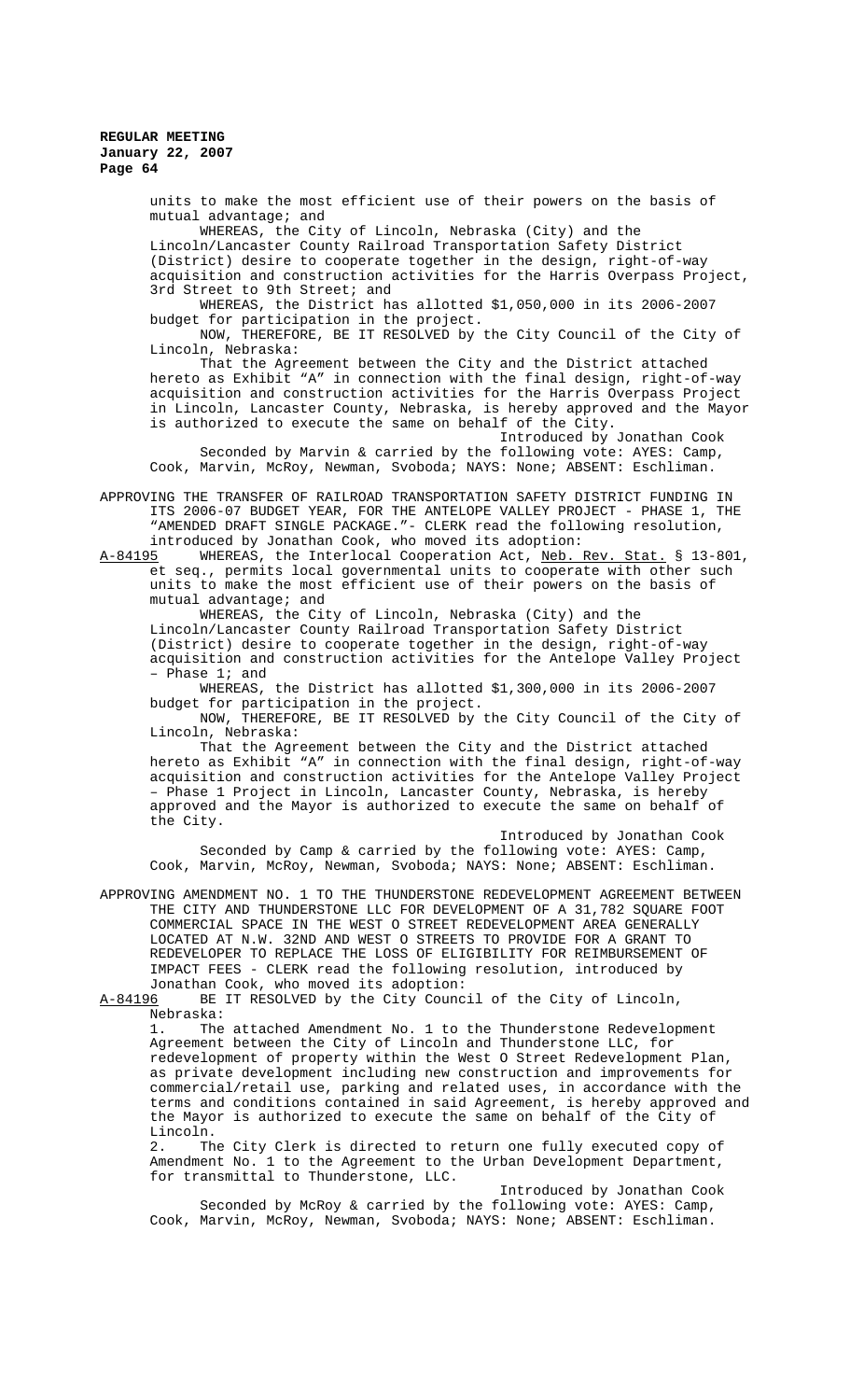APPROVING A LEASE AGREEMENT BETWEEN THE CITY-COUNTY HEALTH DEPARTMENT AND CORNHUSKER CENTER, ENTERPRISE CO., INC. FOR THE LEASE OF SPACE AT 2662 CORNHUSKER HIGHWAY FOR A ONE-YEAR TERM FOR THE HEALTH DEPARTMENT'S

ACCESS MEDICAID PROGRAM - PRIOR to reading:<br>MARVIN Moved to amend Bill No. 07R-6 by accent Moved to amend Bill No. 07R-6 by accepting the substitute Fifth Amendment to Lease Agreement and Addendum between Cornhusker Center and the City County Health Department which is attached hereto as Attachment  $"A"$ .

Seconded by McRoy & carried by the following vote: AYES: Camp, Cook, Marvin, McRoy, Newman, Svoboda; NAYS: None; ABSENT: Eschliman.

CLERK Read the following resolution, introduced by Jonathan Cook, who moved its adoption:<br>A-84197 BE IT RESOLVE

BE IT RESOLVED by the City Council of the City of Lincoln, Nebraska:

That the attached Fifth Amendment to Lease Agreement and Addendum between Cornhusker Center, Property of Enterprise Co., Inc. and the City County Health Department, for the lease of space located at 2662 Cornhusker Highway for a one-year term from November 1, 2006 through October 31, 2007 for the Health Department's Access Medicaid Program, in accordance with the terms and conditions contained in said Agreement, is hereby approved and the Mayor is authorized to execute the same on behalf of the City of Lincoln.

The City Clerk is directed to return an original Agreement to the Health Department for transmittal to Cornhusker Shopping Center. Introduced by Jonathan Cook

Seconded by Marvin & carried by the following vote: AYES: Camp, Cook, Marvin, McRoy, Newman, Svoboda; NAYS: None; ABSENT: Eschliman.

SPECIAL PERMIT NO. 06065 - APPLICATION OF ALLTEL COMMUNICATIONS OF NEBRASKA TO CONSTRUCT A 118 FOOT TALL MONOPOLE WIRELESS FACILITY CAPABLE OF ACCOMMODATING UP TO THREE CARRIERS IN THE I-1 INDUSTRIAL DISTRICT, ON PROPERTY GENERALLY LOCATED NORTHWEST OF THE INTERSECTION OF S. 3RD STREET AND GARFIELD STREET - CLERK read the following resolution, introduced by Jonathan Cook, who moved its adoption:

A-84198 WHEREAS, Alltel Communications of Nebraska has submitted an application designated as Special Permit No. 06065 for authority to construct a 118' tall monopole wireless facility capable of accommodating up to three carriers in the I-1 zoning district on property generally located northwest of the intersection of S. 3rd Street and Garfield Street, and described as:

Lots 31-36, Block 3, Hull's South Addition, Lincoln,

Lancaster County, Nebraska;

WHEREAS, the Lincoln City-Lancaster County Planning Commission, after public hearing, granted said application; and

WHEREAS, the Director of Planning has filed a notice of appeal appealing the action of the Planning Commission; and

WHEREAS, on appeal the action of the Planning Commission is deemed to be an advisory recommendation of approval; and

WHEREAS, the community as a whole, the surrounding neighborhood, and the real property adjacent to the area included within the site plan for this wireless facility tower will not be adversely affected by granting such a permit; and

WHEREAS, said site plan together with the terms and conditions hereinafter set forth are consistent with the comprehensive plan of the City of Lincoln and with the intent and purpose of Title 27 of the Lincoln Municipal Code to promote the public health, safety, and general welfare.

NOW, THEREFORE, BE IT RESOLVED by the City Council of the City of Lincoln, Nebraska:

That the application of Alltel Communications of Nebraska, hereinafter referred to as "Permittee", to construct a 118' tall monopole wireless facility capable of accommodating the antennas of three carriers be and the same is hereby granted under the provisions of Section 27.68.030 the Lincoln Municipal Code upon condition that construction of said tower be in strict compliance with said application, the site plan, and the following additional express terms, conditions, and requirements:

1. This approval permits a 118' tall monopole for wireless facilities capable of accommodating the antennas of three carriers consistent with the site plan.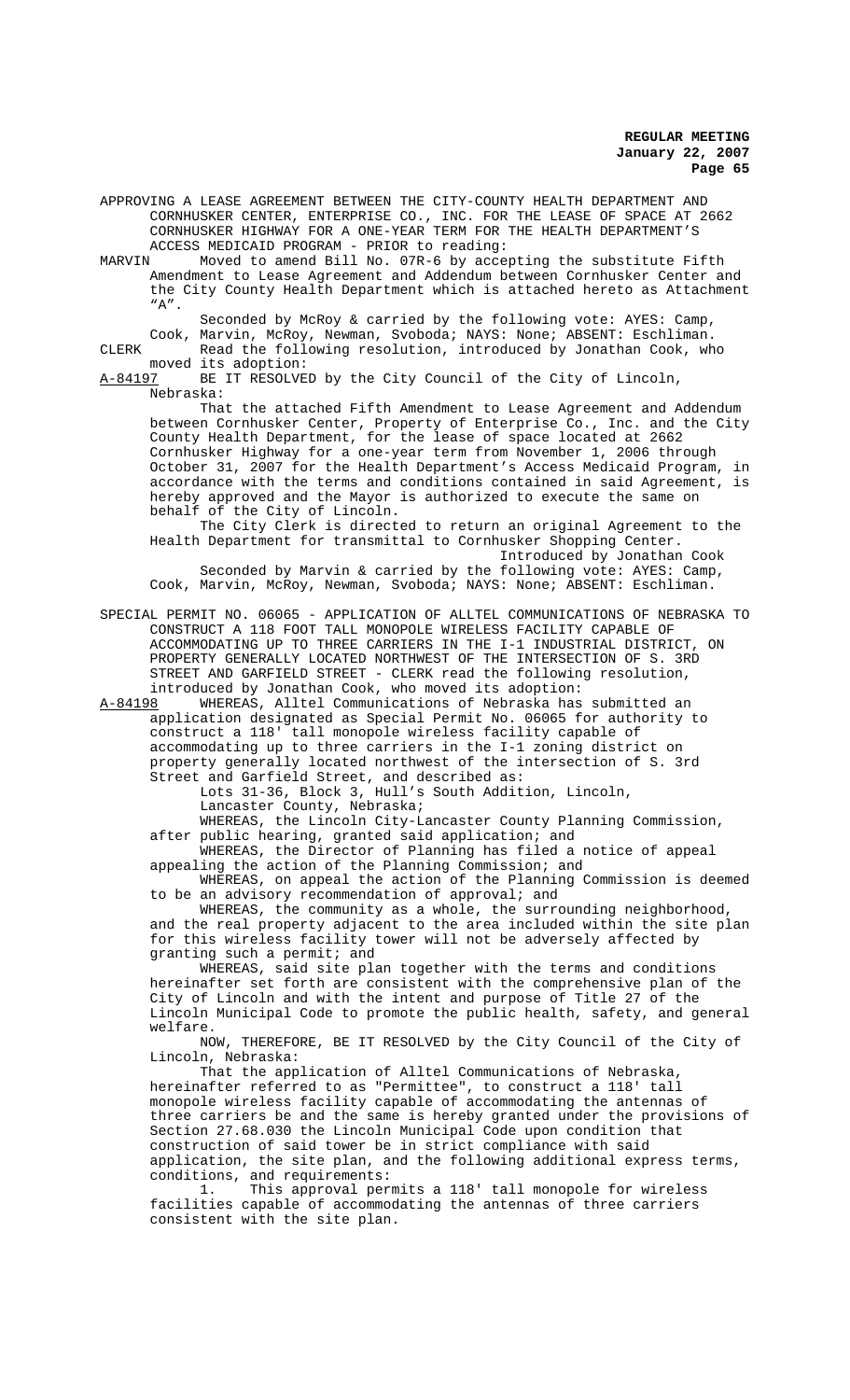2. Before receiving building permits:

a. The Permittee shall complete the following instructions and submit to the Planning Department for review and approval a revised site plan including five

copies showing the following revisions: Include a landscape schedule that demonstrates compliance with Design Standards.

ii. Show screening for the lease areas for the additional carrier's facilities.

iii. State that the heights of the of the antennas on sheet ANT-1 are approximate.

iv. Show the correct scale on the site plan.

b. The construction plans comply with the approved plans.

c. Submit a surety adequate to guarantee removal of the

wireless facility subject to approval by the City.

3. Before use of the facility all development and construction shall have been completed in compliance with the approved plans.<br>4. All privately-owned improvements shall be permanentl All privately-owned improvements shall be permanently maintained by the owner.

5. The site plan approved by this permit shall be the basis for all interpretations of setbacks, yards, locations of buildings, location of parking and circulation elements, and similar matters.

6. This resolution's terms, conditions, and requirements bind and obligate the Permittee, its successors and assigns.

7. The applicant shall sign and return the letter of acceptance to the City Clerk within 60 days following the approval of the special permit, provided, however, said 60-day period may be extended up to six months by administrative amendment. The clerk shall file a copy of the resolution approving the special permit and the letter of acceptance with the Register of Deeds, filling fees therefor to be paid in advance by the applicant.

Introduced by Jonathan Cook Seconded by McRoy & carried by the following vote: AYES: Camp, Cook, Marvin, McRoy, Newman, Svoboda; NAYS: None; ABSENT: Eschliman.

APPROVING AN AMENDED REDEVELOPMENT AGREEMENT BETWEEN THE CITY AND HYVEE, INC. PREVIOUSLY ADOPTED BY THE CITY COUNCIL WITH RESOLUTION NO. A-83893 ON JUNE 26, 2006, TO PROVIDE FOR CONSTRUCTION OF N. 50TH STREET - CLERK read the following resolution, introduced by Jon Camp, who moved its adoption:

Seconded by McRoy & **LOST** by the following vote: AYES: None; NAYS: Camp, Cook, Marvin, McRoy, Newman, Svoboda; ABSENT: Eschliman. The resolution, having **LOST**, was assigned the File **#38-4547** & was placed on file in the Office of the City Clerk.

APPLICATION OF THE UNIVERSITY OF NEBRASKA LINCOLN TO USE THE PUBLIC RIGHT-OF-AY FOR THE CONSTRUCTION OF A PLAZA ON THE WEST SIDE OF ANDERSEN HALL LOCATED AT 200 CENTENNIAL MALL - CLERK read the following resolution,

introduced by Jonathan Cook, who moved its adoption:<br>A-84199 WHEREAS, the University of Nebraska - Lincoln WHEREAS, the University of Nebraska - Lincoln has initiated a project to construct a plaza along the west side of Andersen Hall located at 200 Centennial Mall; and

WHEREAS, the applicant has submitted an application pursuant to Chapter 14.54 of the Lincoln Municipal Code to use approximately 1,073 square feet of the Centennial Mall public right-of-way adjacent to Andersen Hall for the construction of a plaza as indicated on the maps attached hereto; and

WHEREAS, said application has been reviewed by the Public Works Department which recommended approval of said application.

NOW, THEREFORE, BE IT RESOLVED by the City Council of the City of Lincoln, Nebraska:

That the application of the University of Nebraska - Lincoln, hereinafter referred to as Permittee, for a permit to use the Centennial Mall public right-of-way adjacent to the west side of Andersen Hall at 200 Centennial Mall for the construction a plaza is approved pursuant to Chapter 14.54 of the Lincoln Municipal Code subject to the following conditions:

That the permission herein granted is granted as a privilege only, and is subject to all the terms and conditions of Chapter 14.54 of the Lincoln Municipal Code.

b. That such space shall only be used for a plaza as specified on the permit in accordance with the requirements of Chapter 14.54.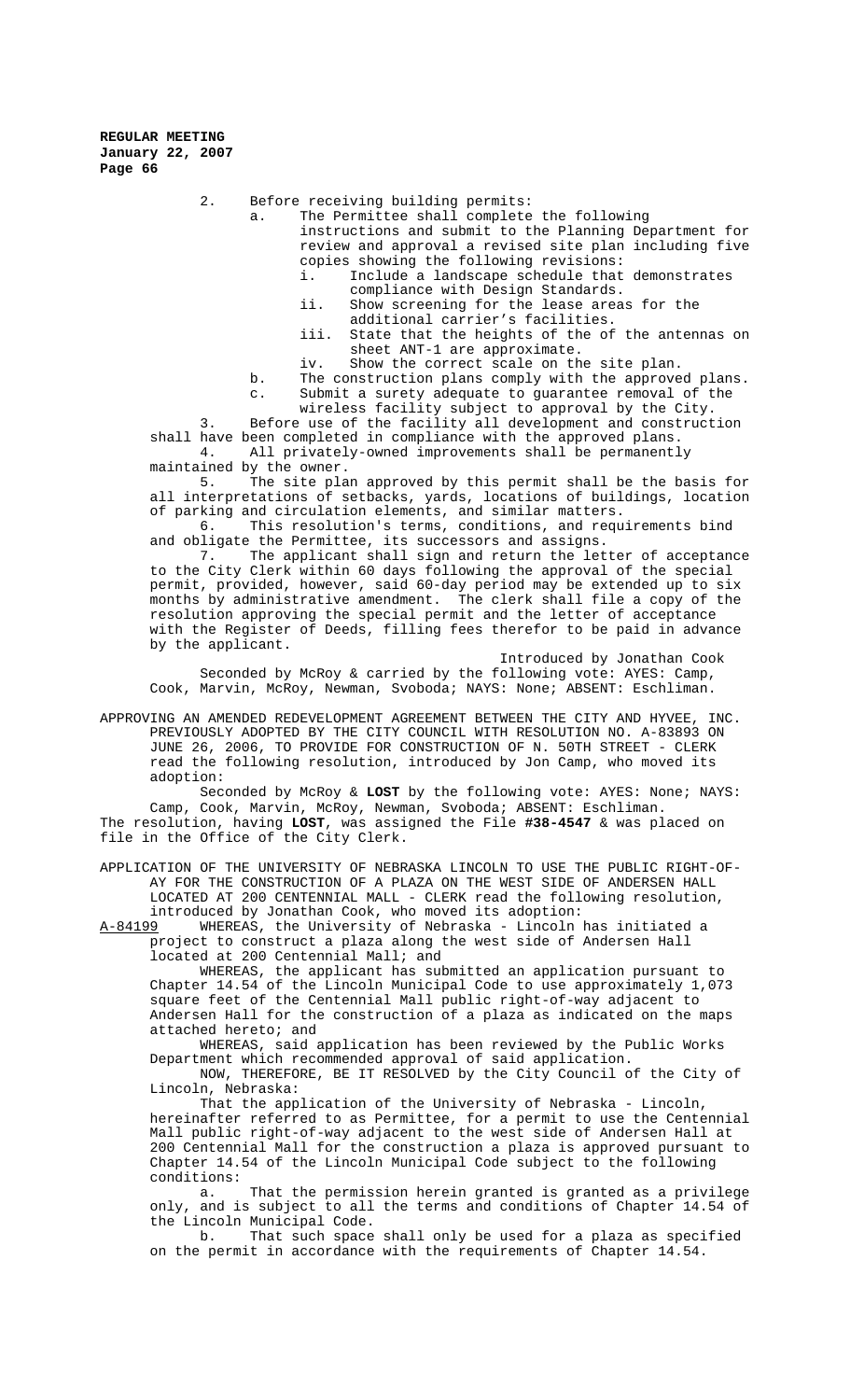c. Permittee agrees that the maintenance of the uses obtained by this permit shall solely and only be the responsibility of the Permittee and shall be performed at Permittee's cost and expense. The material authorized by this permit shall at all times be maintained in good repair and in a form approved by the permit.<br>d. As a condition for the granting of the

As a condition for the granting of this permit, the City of Lincoln is released from any and all liability and responsibility for any damage to the permitted use which might occur during maintenance or repair work performed by the City of Lincoln, its departments or utilities, or another quasi-public utility, or franchisee of the City of Lincoln, including, but not limited to, such things as street maintenance and repair, snow removal, street cleaning, sign replacement, maintenance or repair, or any other maintenance, construction, or repair function of the City of Lincoln, its departments, utilities, or quasipublic utilities or its franchisees or its successors or assigns.<br>e. That the user requires no right, title, or interest i

That the user requires no right, title, or interest in the space permitted to be used.

f. That the space granted hereunder shall be vacated upon demand by the City Council and its use discontinued by the Permittee, with no recourse against the City for any loss or damage occasioned by any such requirement.

g. That if any such space not be vacated and such use not be discontinued by the time specified, the City may remove from such space any work left thereon at the risk and expense of the Permittee. h. That the permit issued pursuant to this Section is a

personal privilege and may not be transferred or alienated voluntarily or involuntarily.<br>i. The P

The Permittee shall be responsible for all construction and maintenance of this trail.

j. The Permittee must contact Diggers Hotline prior to initiating any work.

k. All permitted improvements must conform to all applicable City codes and ordinances and shall be subject to the inspection and approval of the Director of Public Works of the City of Lincoln or his designated representative.

l. The Permittee shall sign and return the City's letter of acceptance to the City Clerk prior to construction of the plaza in the public right-of-way.

Introduced by Jonathan Cook Seconded by Marvin & carried by the following vote: AYES: Camp, Cook, Marvin, McRoy, Newman, Svoboda; NAYS: None; ABSENT: Eschliman.

ACCEPTING THE REPORT OF NEW AND PENDING CLAIMS AGAINST THE CITY AND APPROVING DISPOSITION OF CLAIMS SET FORTH FOR THE PERIOD OF DECEMBER 1 - 31, 2006 - CLERK read the following resolution, introduced by Jonathan Cook, who

moved its adoption:<br>A-84200 BE IT RESOLVE BE IT RESOLVED by the City Council of the City of Lincoln, Nebraska:

That the claims listed in the attached report, marked as Exhibit "A", dated January 2, 2007, of various new and pending tort claims filed against the City of Lincoln with the Office of the City Attorney or the Office of the City Clerk, as well as claims which have been disposed of, are hereby received as required by Neb. Rev. Stat. § 13-905 (Reissue 1997). The dispositions of claims by the Office of the City Attorney, as shown by the attached report, are hereby approved:

| DENIED                          |      | ALLOWED OR SETTLED           |          |
|---------------------------------|------|------------------------------|----------|
| Conrad Enterprises LLC \$332.81 |      | State Farm Insurance         |          |
| Steve Cummings                  | NAS* | (Claim No. 27-7736-421)      | \$995.00 |
|                                 |      | Theresa Scherer, P.R. of the |          |
|                                 |      | Estate of Barbara Rhodes     | Property |
|                                 |      | Returned                     |          |
|                                 |      | Richard Grace                | 757.98   |
|                                 |      | Stan Lukow                   | 200.00   |
|                                 |      | Ricky Lester                 | 53.00    |
|                                 |      | Elias Sadat                  | 525.39   |
|                                 |      | Dennis Lyman                 | 254.33   |
|                                 |      |                              |          |

\* No Amount Specified

The City Attorney is hereby directed to mail to the various claimants listed herein a copy of this resolution which shows the final disposition of their claim.

Introduced by Jonathan Cook Seconded by McRoy & carried by the following vote: AYES: Camp, Cook, Marvin, McRoy, Newman, Svoboda; NAYS: None;ABSENT: Eschliman.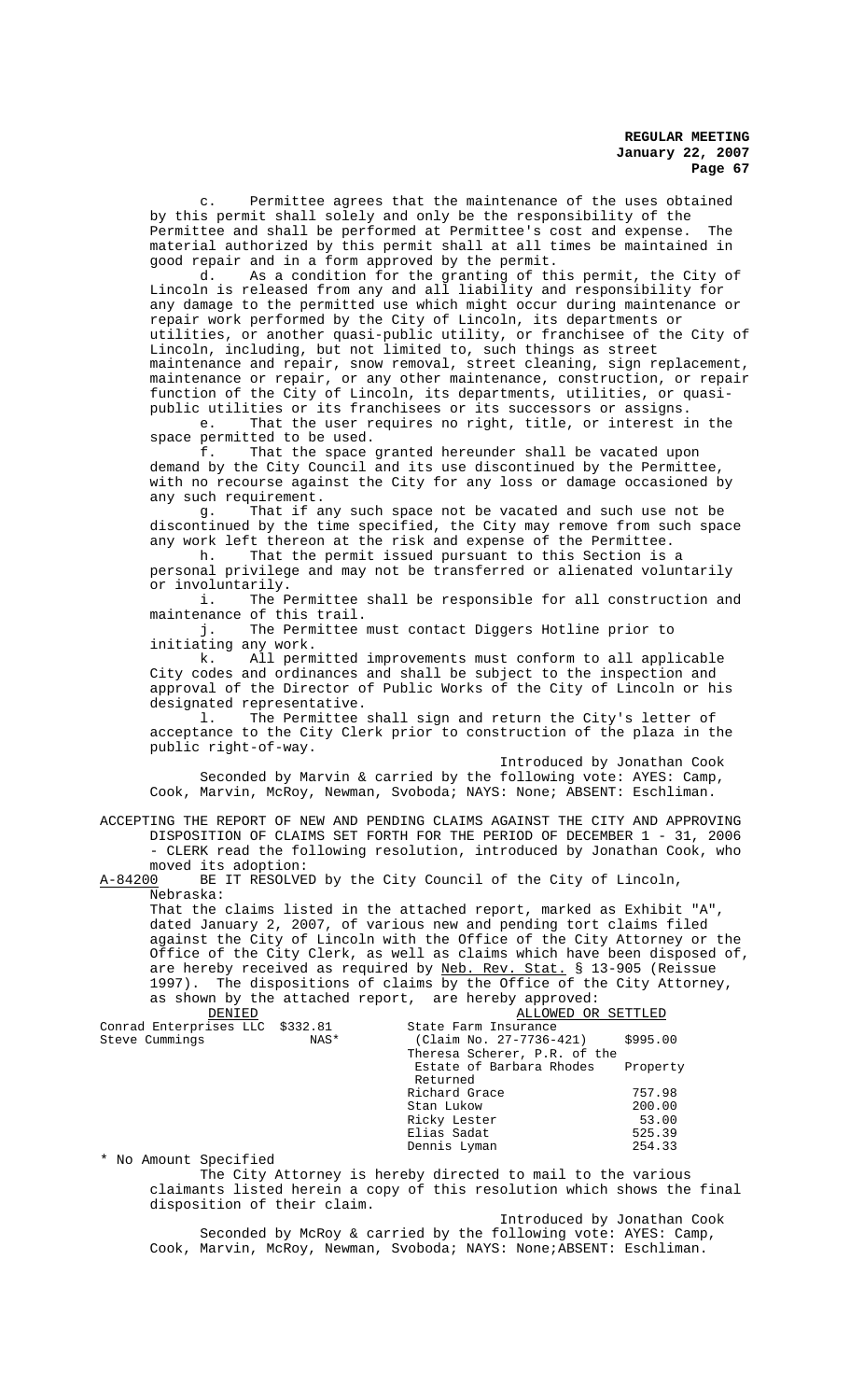APPROVING AN INTERLOCAL AGREEMENT BETWEEN THE CITY OF LINCOLN AND LANCASTER COUNTY FOR THE N.W. 56TH STREET ROADWAY RECONSTRUCTION FROM 600 FEET NORTH OF WEST HOLDREGE TO WEST ADAMS STREETS - CLERK read the following resolution, introduced by Jonathan Cook, who moved its adoption:<br>A-84201 BE IT RESOLVED by the City Council of the City of Lincoln, BE IT RESOLVED by the City Council of the City of Lincoln, Nebraska: That the attached Interlocal Agreement between the City of Lincoln and Lancaster County. for roadway reconstruction in N.W. 56th Street from for roadway reconstruction in N.W. 56th Street from 600 feet north of West Holdrege Street to West Adams Street, upon the terms and conditions set forth in said Agreement, which is attached hereto marked as Attachment "A", is hereby approved and the Mayor is authorized to execute the same on behalf of the City of Lincoln. The City Clerk is directed to transmit one fully executed original of said Agreement to Trish Owen for filing with Lancaster County. Introduced by Jonathan Cook Seconded by McRoy & carried by the following vote: AYES: Camp, Cook, Marvin, McRoy, Newman, Svoboda; NAYS: None; ABSENT: Eschliman.

WAIVER 06009 – APPLICATION OF GEICO DEVELOPMENT TO WAIVE THE DESIGN STANDARDS AND SUBDIVISION ORDINANCE REQUIREMENTS FOR STORMWATER ASSOCIATED WITH USE PERMIT NO. 04008 ON PROPERTY GENERALLY LOCATED AT S.W. 17TH STREET AND WEST A STREET. (REQUEST TO PLACE ON PENDING)- PRIOR to reading: COOK Moved to place Bill No. 07R-18 on Pending with no date certain. Seconded by Marvin & carried by the following vote: AYES: Camp, Cook, Marvin, McRoy, Newman, Svoboda; NAYS: None; ABSENT: Eschliman.

#### **PETITIONS & COMMUNICATIONS**

- THE FOLLOWING HAVE BEEN REFERRED TO THE PLANNING DEPT. : Change of Zone 07001 - App. of the Director of Public Works and Utilities and Lower Platte South Natural Resources District, to amend Chapter 27.52 of the Lincoln Municipal Code relating to Flood Regulations for Existing Urban Area, by amending Section 27.52.020 to add definitions for 100-Year Flood Elevation, Development Area , Fill, Flood Storage Area or Salt Creek Flood Storage Area, Percentage of Allowable Fill, and Single-Family Residential Building; and by adding a new section numbered 27.52.035 to adopt standards for development within the Salt Creek Flood Storage Areas.
- SETTING THE HEARING DATE OF MONDAY, FEBRUARY 5, 2007 AT 1:30 PM. FOR THE APPLICATION OF SHUBH HOTELS, LLC DBA MARRIOTT CORNHUSKER FOR A CLASS CK LIQUOR LICENSE LOCATED AT 333 S.  $13^{\text{TH}}$  STREET - CLERK read the following resolution, introduced by Jon Camp for Robin Eschiman, who moved its
- adoption:<br><u>A-84202</u> BE BE IT RESOLVED by the City Council, of the City of Lincoln, that a hearing date is hereby set for Monday, February 5, 2007 at 1:30 p.m. or as soon thereafter as possible in the City Council Chambers, County-City Building, 555 S. 10<sup>th</sup> St., Lincoln, NE, for application of Shubh Hotels, LLC dba Marriott Cornhusker for a Class CK liquor license located at 333 S. 13<sup>th</sup> Street.

Introduced by Robin Eschliman Seconded by McRoy & carried by the following vote: AYES: Camp, Cook, Marvin, McRoy, Newman, Svoboda; NAYS: None; ABSENT: Eschliman.

- SETTING THE HEARING DATE OF MONDAY, FEBRUARY 5, 2007 AT 1:30 P.M. FOR THE APPLICATION OF LONE STAR STEAKHOUSE & SALOON OF NEBRASKA, INC. DBA LONE STAR STEAKHOUSE & SALOON FOR A CLASS I LIQUOR LICENSE LOCATED AT 200 N. 70TH STREET - CLERK read the following resolution, introduced by Jon Camp for Robin Eschliman, who moved its adoption:
- A-84203 BE IT RESOLVED by the City Council, of the City of Lincoln, that a hearing date is hereby set for Monday, February 5, 2007 at 1:30 p.m. or as soon thereafter as possible in the City Council Chambers, County-City Building, 555 S. 10<sup>th</sup> St., Lincoln, NE, for Application of Lone Star Steakhouse & Saloon of Nebraska, Inc. dba Lone Star Steakhouse & Saloon for a Class I liquor license located at 200 N. 70<sup>th</sup> Street.

Introduced by Robin Eschliman Seconded by McRoy & carried by the following vote: AYES: Camp, Cook, Marvin, McRoy, Newman, Svoboda; NAYS: None; ABSENT: Eschliman.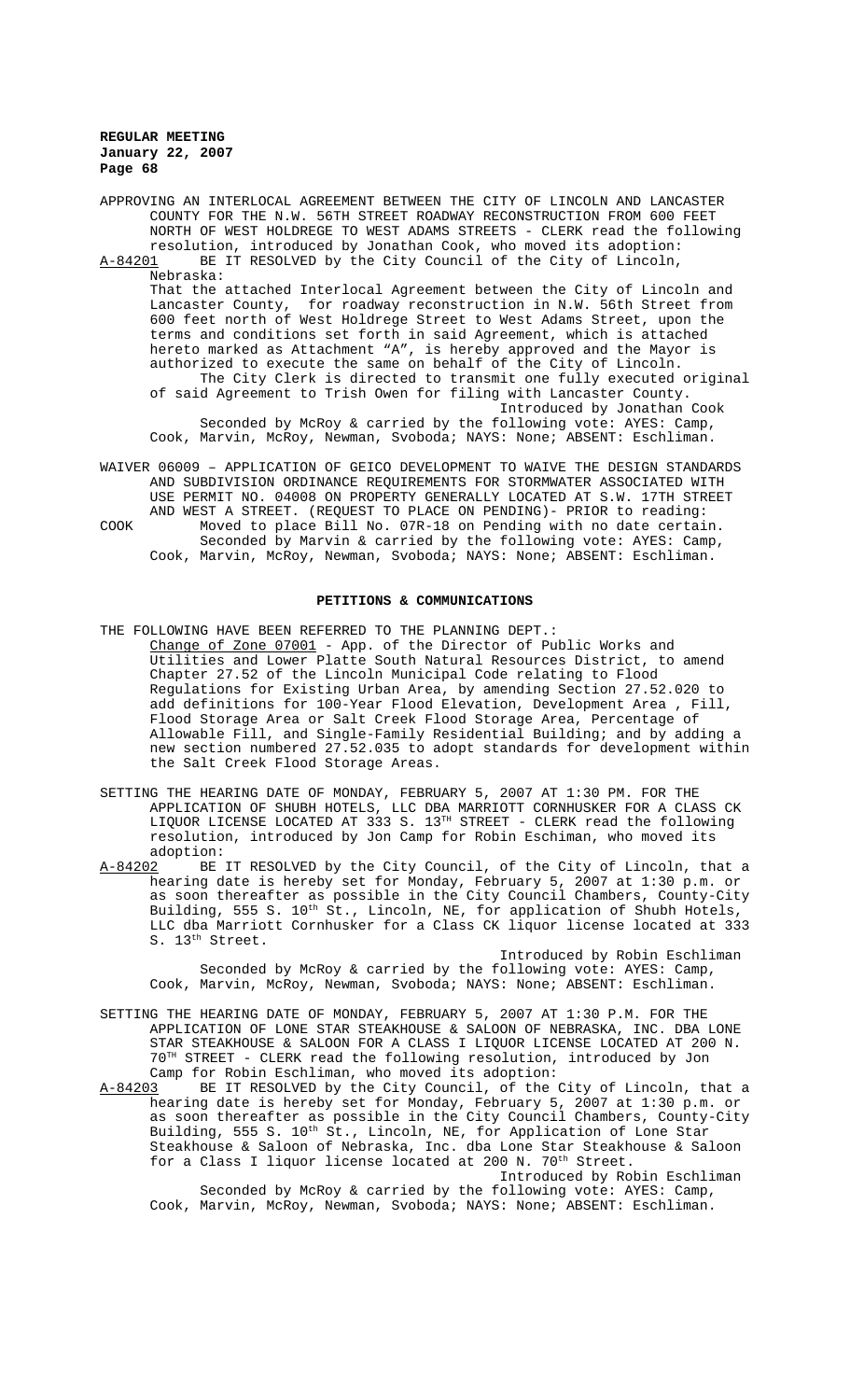- SETTING THE HEARING DATE OF MONDAY, FEBRUARY 5, 2007 AT 1:30 P.M. FOR THE MANAGER APPLICATION OF PAMELA GREGORIOS-WOLL FOR DHABS, LLC DBA ROCOCO THEATRE LOCATED AT  $13^{\text{\tiny{TH}}}$  AND P STREET - CLERK read the <code>following</code> resolution, introduced by Jon Camp for Robin Eschliman, who moved its
- adoption:<br> $A-84204$  BE BE IT RESOLVED by the City Council, of the City of Lincoln, that a hearing date is hereby set for Monday, February 5, 2007 at 1:30 p.m. or as soon thereafter as possible in the City Council Chambers, County-City Building, 555 S. 10<sup>th</sup> St., Lincoln, NE, for Manager Application of Pamela Gregorios-Woll for DHABS, LLC dba Rococo Theatre located at 13th & P Street.

Introduced by Robin Eschliman Seconded by McRoy & carried by the following vote: AYES: Camp, Cook, Marvin, McRoy, Newman, Svoboda; NAYS: None; ABSENT: Eschliman.

### **MISCELLANEOUS REFERRALS - NONE**

#### **REPORTS OF CITY OFFICERS**

CLERK'S LETTER AND MAYOR'S APPROVAL OF RESOLUTIONS AND ORDINANCES PASSED BY COUNCIL ON JANUARY 8, 2007 - CLERK presented said report which was placed on file in the Office of the City Clerk.

REAPPOINTING SITARAM JASWAL AND KEVIN HORNE TO THE AIR POLLUTION CONTROL ADVISORY BOARD FOR THREE-YEAR TERMS EXPIRING OCTOBER 1, 2009 - CLERK read the following resolution, introduced by Jonathan Cook, who moved its adoption:<br> $A-84205$  B

BE IT RESOLVED by the City Council of the City of Lincoln, Nebraska:

That the appointment of Sitaram Jaswal and Kevin Horne to the Air Pollution Control Advisory Board for three-year terms expiring October 1, 2009, is hereby approved.

Introduced by Jonathan Cook Seconded by McRoy & carried by the following vote: AYES: Camp, Cook, Marvin, McRoy, Newman, Svoboda; NAYS: None; ABSENT: Eschliman.

APPOINTING JESSIE SMITH TO THE VETERANS MEMORIAL GARDEN ADVISORY COUNCIL FOR A THREE-YEAR TERM EXPIRING NOVEMBER 1, 2009 - CLERK read the following

resolution, introduced by Jonathan Cook, who moved its adoption:<br>A-84206 BE IT RESOLVED by the City Council of the City of Lincoln, BE IT RESOLVED by the City Council of the City of Lincoln, Nebraska:

That the appointment of Jessie Smith to the Veterans Memorial Garden Advisory Council for a three-year term expiring November 1, 2009 is hereby approved.

Introduced by Jonathan Cook Seconded by McRoy & carried by the following vote: AYES: Camp, Cook, Marvin, McRoy, Newman, Svoboda; NAYS: None; ABSENT: Eschliman.

REAPPOINTING ROBERT BALDWIN, BEECH DALE AND ROGER B. DRUCKER TO THE VETERANS MEMORIAL GARDEN ADVISORY COUNCIL FOR THREE-YEAR TERMS EXPIRING NOVEMBER 1, 2009 - CLERK read the following resolution, introduced by Jonathan Cook, who moved its adoption:<br>A-84207 BE IT RESOLVED by the C

BE IT RESOLVED by the City Council of the City of Lincoln, Nebraska:

That the reappointment of Robert Baldwin, Beech Dale, and Roger B. Drucker to the Veterans Memorial Garden Advisory Council for three-year terms expiring November 1, 2009 is hereby approved.

Introduced by Jonathan Cook Seconded by McRoy & carried by the following vote: AYES: Camp, Cook, Marvin, McRoy, Newman, Svoboda; NAYS: None; ABSENT: Eschliman.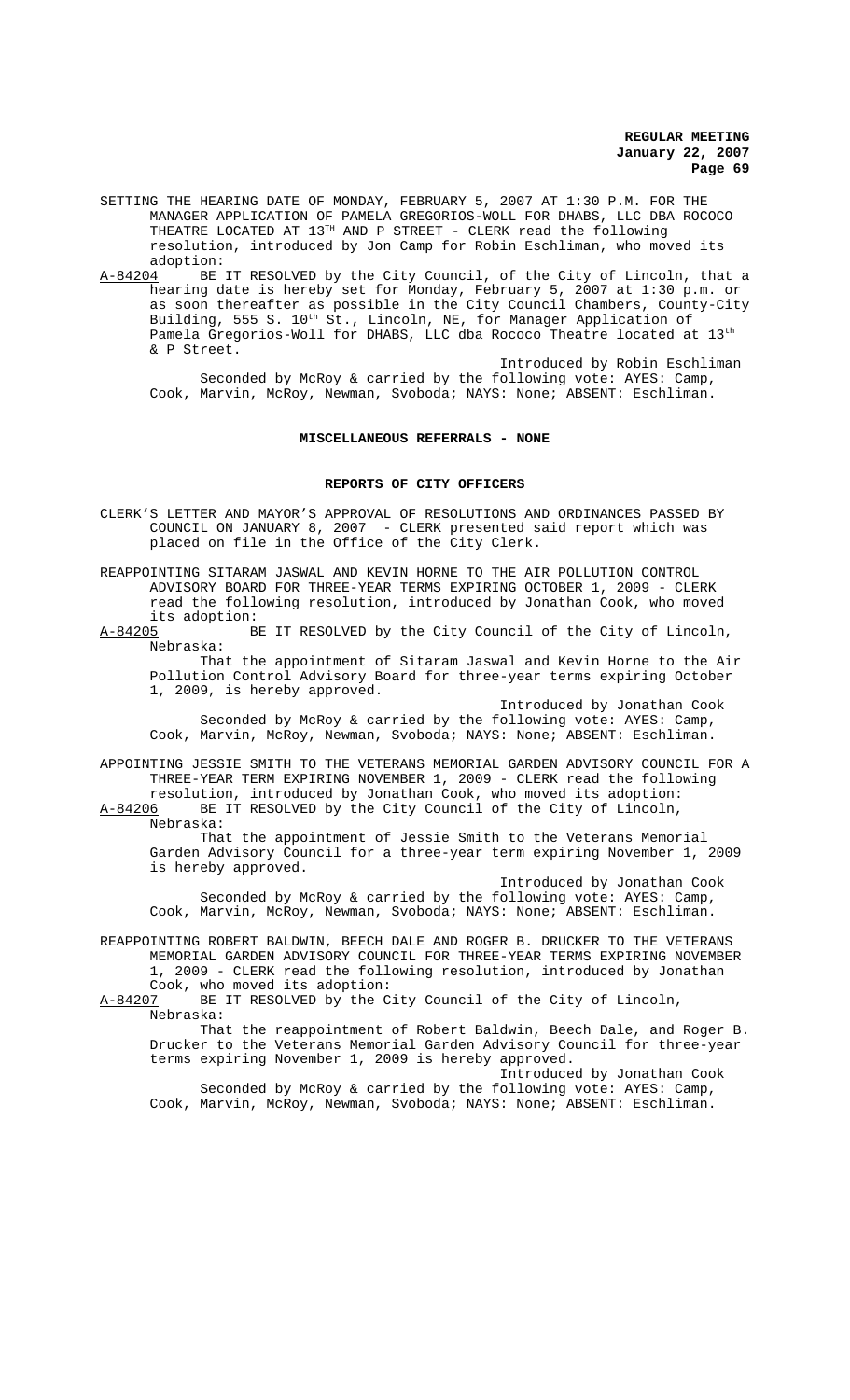REAPPOINTING MICHELLE ZUHLKE FOR A ONE-YEAR TERM AND JAMES LAMPHERE FOR A TWO-EAR TERM TO THE GOVERNMENT ACCESS AND INFORMATION COMMITTEE FOR TERMS EXPIRING JANUARY 1, 2008 AND JANUARY 1, 2009, RESPECTIVELY - CLERK read the following resolution, introduced by Jonathan Cook, who moved its adoption:<br><u>A-84208</u> BE

BE IT RESOLVED by the City Council of the City of Lincoln, Nebraska:

That the reappointment of Michelle Zuhlke and James Lamphere to the Government Access and Information Committee for terms expiring January 1, 2008 and January 1, 2009, respectively, is hereby approved. Introduced by Jonathan Cook

Seconded by McRoy & carried by the following vote: AYES: Camp, Cook, Marvin, McRoy, Newman, Svoboda; NAYS: None; ABSENT: Eschliman.

REAPPOINTING TOM LAGING TO THE NEBRASKA CAPITOL ENVIRONS COMMISSION FOR A THREE-YEAR TERM EXPIRING JANUARY 9, 2010 - CLERK read the following resolution, introduced by Jonathan Cook, who moved its adoption:

A-84209 BE IT RESOLVED by the City Council of the City of Lincoln, Nebraska:

That the reappointment of Tom Laging to the Nebraska Capitol Environs Commission for a three-year term expiring January 9, 2010, is hereby approved.

Introduced by Jonathan Cook Seconded by McRoy & carried by the following vote: AYES: Camp, Cook, Marvin, McRoy, Newman, Svoboda; NAYS: None; ABSENT: Eschliman.

## ORDINANCES -  $1^{ST}$  READING & RELATED RESOLUTIONS

- STREET NAME CHANGE 03002 RENAMING 15TH STREET BETWEEN A AND H STREETS AS GOODHUE BOULEVARD - CLERK read an ordinance, introduced by Robin Eschliman, changing the name of South 15<sup>th</sup> Street to Goodhue Boulevard located from A Street to H Street, as recommended by the Street Name Committee, the first time.
- APPROVING AN AGREEMENT FOR TOWER SPACE AND APPURTENANCES AND A MEMORANDUM OF AGREEMENT BETWEEN THE CITY AND VERIZON WIRELESS FOR THE PLACEMENT OF TELECOMMUNICATIONS FACILITIES UPON CITY PROPERTY AT COOPER PARK GENERALLY LOCATED AT 8TH AND D STREETS - CLERK read an ordinance, introduced by Robin Eschliman, accepting and approving the Agreement for Tower Space and Appurtenances between the City of Lincoln, Nebraska, a municipal corporation, and Verizon Wireless (VAW) LLC, dba Verizon Wireless for the placement of telecommunications facilities upon City property located in Cooper Park generally located at 8<sup>th</sup> and D Streets and authorizing the Mayor to sign such Agreement on behalf of the City, the first time.
- AMENDING CHAPTER 2.38 OF THE LINCOLN MUNICIPAL CODE RELATING TO STARTRAN BY ADDING A NEW SECTION NUMBERED 2.38.130 TO MAKE IT UNLAWFUL TO POSSESS FIREARMS OR DANGEROUS WEAPONS WHILE IN OR UPON ANY STARTRAN VEHICLE CLERK read an ordinance, introduced by Robin Eschliman, amending Chapter 2.38 of the Lincoln Municipal Code relating to StarTran by adding a new section numbered 2.38.130, making it unlawful to possess firearms or dangerous weapons while in or upon any StarTran vehicle, the first time.
- APPROVING THE CITY OF LINCOLN NORTH 56TH STREET & I-80 REDEVELOPMENT AGREEMENT BETWEEN HARTLAND HOMES INC., NORTH BLUFF EMPLOYMENT CENTER LLP, ROGER H. SCHWISOW, TRUSTEE, AND ELDONNA SCHWISOW, TRUSTEE, AND THE CITY OF LINCOLN, RELATING TO THE ANNEXATION OF APPROXIMATELY 400 ACRES OF PROPERTY GENERALLY LOCATED AT N. 56TH STREET AND I-80. (RELATED ITEMS: 07R-24, 07-7, 07R-26, 07R-27) (ACTION DATE: 2/5/07)
- ANNEXATION 03007 AMENDING THE LINCOLN CORPORATE LIMITS MAP BY ANNEXING APPROXIMATELY 415 ACRES OF PROPERTY GENERALLY LOCATED AT N. 56TH STREET AND I-80. (RELATED ITEMS: 07R-24, 07-7, 07R-26, 07R-27)- CLERK read an ordinance, introduced by Robin Eschliman, annexing and including the below described land as part of the City of Lincoln, Nebraska and amending the Corporate Limits Map attached to and made a part of Ordinance No. 18208, to reflect the extension of the corporate limits boundary of the City of Lincoln, Nebraska established and shown thereon, the first time.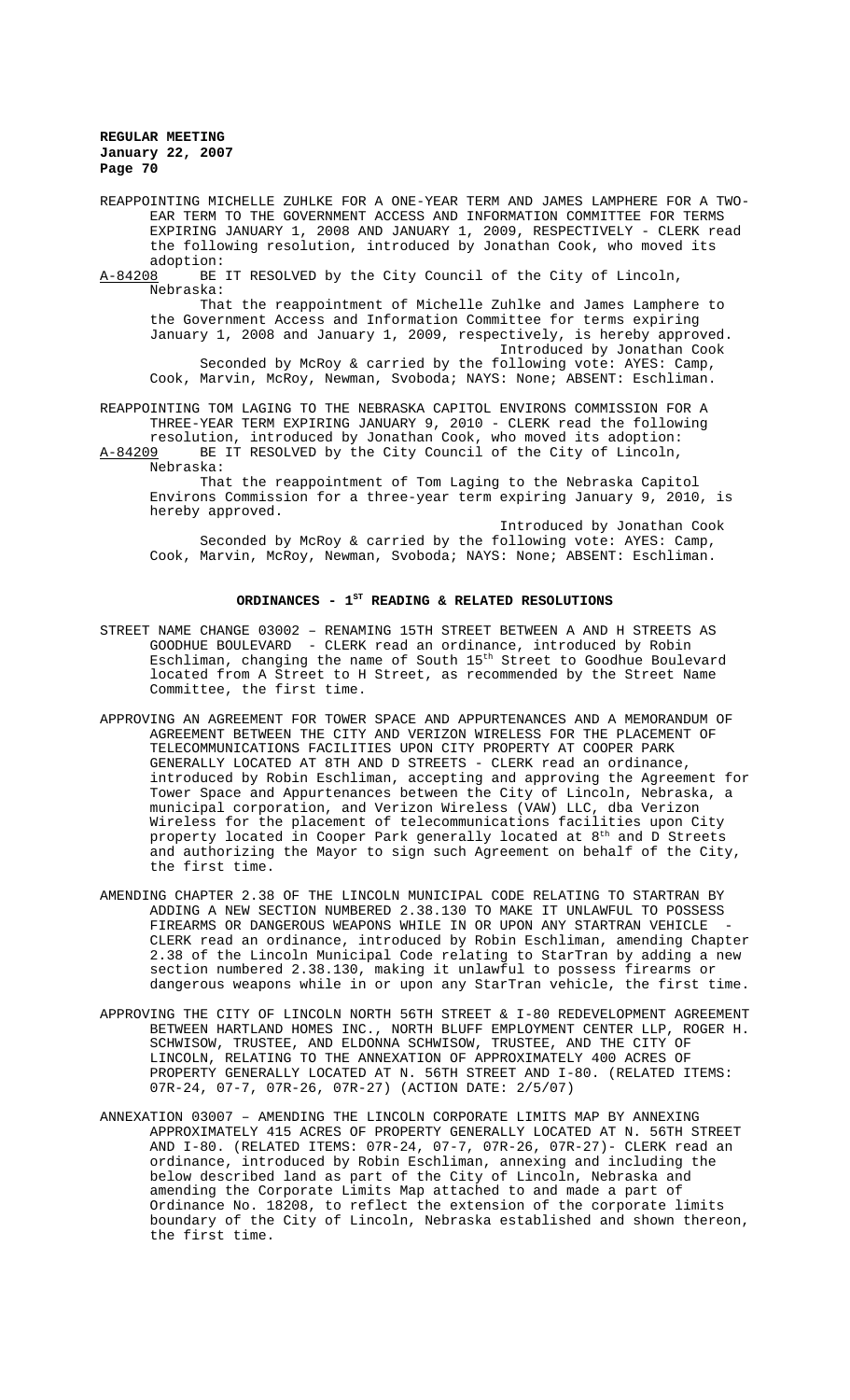- APPROVING THE AGREEMENT BETWEEN ROGER SCHWISOW, TRUSTEE, ELDONNA SCHWISOW, TRUSTEE, HARTLAND HOMES, DETWEILER PROPERTIES I, AND THE CITY OF LINCOLN, RELATING TO THE REDEVELOPMENT PROJECT GENERALLY LOCATED AT N. 56TH STREET AND ALVO ROAD. (RELATED ITEMS: 07R-24, 07-7, 07R-26, 07R-27) (ACTION DATE: 2/5/07).
- APPROVING THE LANDOWNER AGREEMENT NOT TO PROTEST TAX ASSESSMENTS AND TO PAY TAXES BETWEEN VARIOUS PROPERTY OWNERS AND THE CITY OF LINCOLN, RELATING TO THE COMMUNITY REDEVELOPMENT GENERALLY LOCATED AT N. 56TH STREET AND ARBOR ROAD. (RELATED ITEMS: 07R-24, 07-7, 07R-26, 07R-27) (ACTION DATE:  $2/5/07$ ).
- APPROVING THE 14TH STREET AND SALTILLO ROAD CONDITIONAL ANNEXATION AND ZONING AGREEMENT BETWEEN NEBCO, INC., WESTERN HEMISPHERE HOLDING COMPANY LLC, AND THE CITY OF LINCOLN RELATING TO THE ANNEXATION OF APPROXIMATELY 81.83 ACRES OF PROPERTY GENERALLY LOCATED SOUTH OF SALTILLO ROAD BETWEEN SOUTH 14TH STREET AND SOUTH 25TH STREET. (RELATED ITEMS: 07R-29, 07R-30, 07-8, 07-9, 07-10) (ACTION DATE: 2/5/07).
- APPROVING THE 25TH STREET AND SALTILLO ROAD CONDITIONAL ANNEXATION AND ZONING AGREEMENT BETWEEN GARY TEMPLETON AND ROSE TEMPLETON, CLARK E. DEVRIES AND LISA J. DEVRIES, AND THE CITY OF LINCOLN RELATING TO THE ANNEXATION OF APPROXIMATELY 7.06 ACRES OF PROPERTY GENERALLY LOCATED SOUTH OF SALTILLO ROAD BETWEEN SOUTH 25TH STREET AND THE FORMER MISSOURI PACIFIC RAILROAD RIGHT-OF-WAY. (RELATED ITEMS: 07R-29, 07R-30, 07-8, 07-9, 07- 10) (ACTION DATE: 2/5/07).
- ANNEXATION 06012 AMENDING THE LINCOLN CORPORATE LIMITS MAP BY ANNEXING APPROXIMATELY 340.45 ACRES OF PROPERTY GENERALLY LOCATED SOUTHEAST OF S. 14TH STREET AND SALTILLO ROAD AND NORTHWEST OF S. 27TH STREET AND SALTILLO ROAD. (RELATED ITEMS: 07R-29, 07R-30, 07-8, 07-9, 07-10) - CLERK read an ordinance, introduced by Robin Eschliman, annexing and including the below described land as part of the City of Lincoln, Nebraska and amending the Corporate Limits Map attached to and made a part of Ordinance No. 18208, to reflect the extension of the corporate limits boundary of the City of Lincoln, Nebraska established and shown thereon, the first time.
- CHANGE OF ZONE 06042 APPLICATION OF WESTERN HEMISPHERE HOLDING COMPANY LLC FOR A CHANGE OF ZONE FROM AG AGRICULTURAL DISTRICT TO I-1 INDUSTRIAL DISTRICT ON PROPERTY GENERALLY LOCATED AT S. 25TH STREET AND SALTILLO ROAD. (RELATED ITEMS: 07R-29, 07R-30, 07-8, 07-9, 07-10) - CLERK read an ordinance, introduced by Robin Eschliman, amending the Lincoln Zoning District Maps attached to and made a part of Title 27 of the Lincoln Municipal Code, as provided by Section 27.05.020 of the Lincoln Municipal Code, by changing the boundaries of the districts established and shown thereon, the first time.
- CHANGE OF ZONE 06043 APPLICATION OF NEBCO, INC. FOR A CHANGE OF ZONE FROM AG AGRICULTURAL DISTRICT TO I-1 INDUSTRIAL DISTRICT ON PROPERTY GENERALLY LOCATED AT S. 14TH STREET AND SALTILLO ROAD.(RELATED ITEMS: 07R-29, 07R-30, 07-8, 07-9, 07-10) - CLERK read an ordinance, introduced by Robin Eschliman, amending the Lincoln Zoning District Maps attached to and made a part of Title 27 of the Lincoln Municipal Code, as provided by Section 27.05.020 of the Lincoln Municipal Code, by changing the boundaries of the districts established and shown thereon, the first time.
- APPROVING THE PRAIRIE VILLAGE NORTH CONDITIONAL ANNEXATION AND ZONING AGREEMENT BETWEEN DUBOIS LAND LLC, PRAIRIE VILLAGE NORTH, LLC, PRAIRIE HOME BUILDERS, INC., RYLAND GROUP, LLC, AND NORTH 47 GROUP, LLC AND THE CITY OF LINCOLN, RELATING TO THE ANNEXATION OF APPROXIMATELY 23.34 ACRES OF PROPERTY GENERALLY LOCATED NORTHEAST OF THE INTERSECTION OF N. 84TH STREET AND ADAMS STREET. (RELATED ITEMS: 07R-21, 07-15, 07-16) (ACTION DATE: 2/5/07).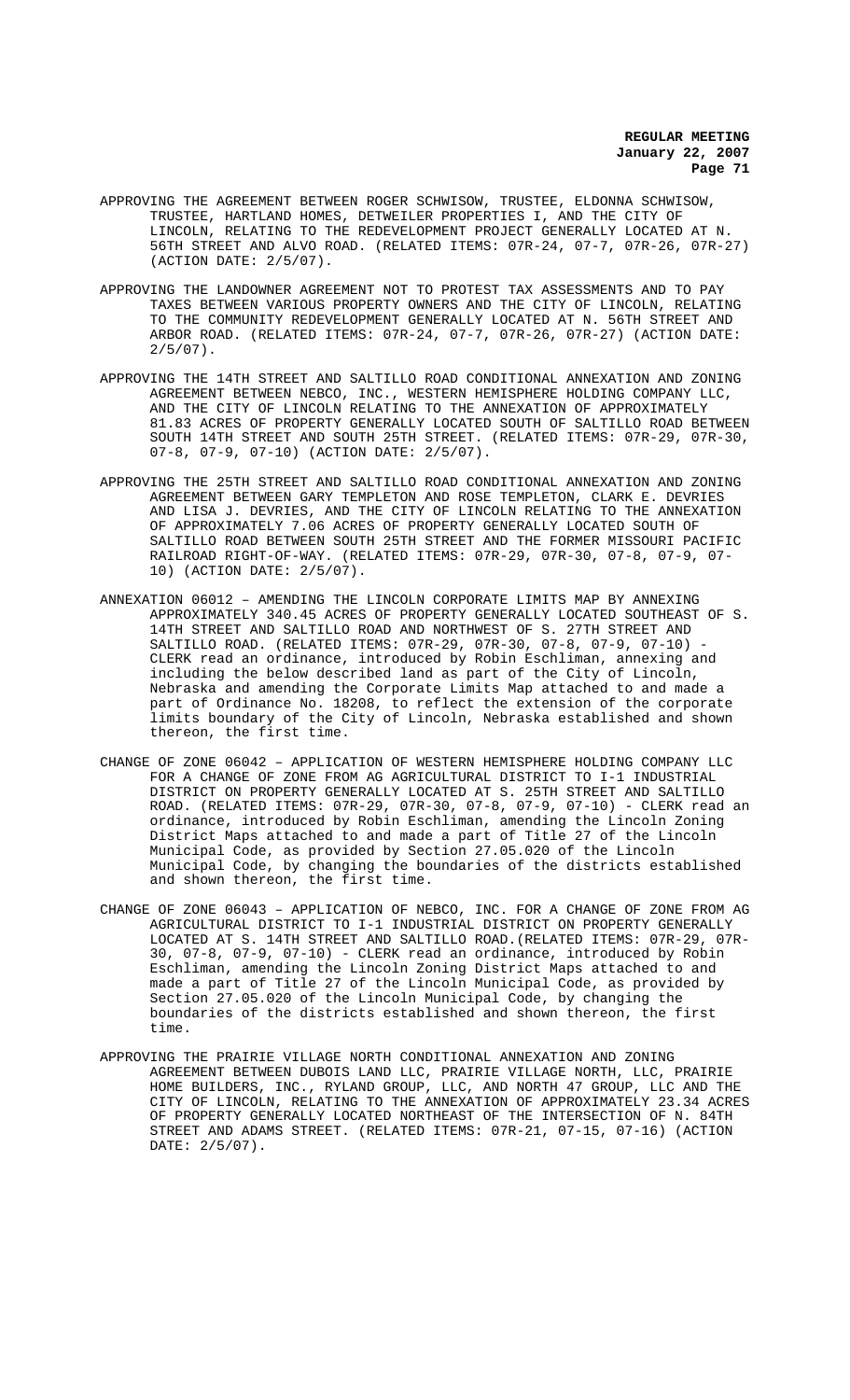- ANNEXATION 06021 AMENDING THE LINCOLN CORPORATE LIMITS MAP BY ANNEXING APPROXIMATELY 23.34 ACRES OF PROPERTY GENERALLY LOCATED ON THE EAST SIDE OF NORTH 84TH STREET, NORTH OF ADAMS STREET.(RELATED ITEMS: 07R-21, 07- 15, 07-16) - CLERK read an ordinance, introduced by Robin Eschliman, annexing and including the below described land as part of the City of Lincoln, Nebraska and amending the Corporate Limits Map attached to and made a part of Ordinance No. 18208, to reflect the extension of the corporate limits boundary of the City of Lincoln, Nebraska established and shown thereon, the first time.
- CHANGE OF ZONE 05054A APPLICATION OF PRAIRIE HOME BUILDERS INC. TO AMEND PRAIRIE VILLAGE NORTH PLANNED UNIT DEVELOPMENT FOR A CHANGE OF ZONE FROM AG AGRICULTURAL DISTRICT TO R-3 AND R-5 RESIDENTIAL DISTRICTS, FROM R-3 AND R-5 RESIDENTIAL DISTRICTS AND O-3 OFFICE PARK DISTRICT TO B-2 PLANNED NEIGHBORHOOD BUSINESS DISTRICT, AND FROM B-2 PLANNED NEIGHBORHOOD BUSINESS DISTRICT TO O-3 OFFICE PARK DISTRICT, ON PROPERTY LEGALLY DESCRIBED AS LOTS 28, 29, 35, 36, AND 41 I.T. AND A PORTION OF LOTS 23, 42, AND 43 I.T. ALL LOCATED IN SECTION 11-10-7, AND OUTLOT C, PRAIRIE VILLAGE ADDITION, ALL OF LOTS 106 AND 107 I.T., AND A PORTION OF LOT 96 I.T., ALL LOCATED IN THE NORTHWEST QUARTER OF SECTION 14-10-7, LANCASTER COUNTY, NEBRASKA, GENERALLY LOCATED AT N. 84TH STREET AND ADAMS STREET; FOR A PLANNED UNIT DEVELOPMENT DISTRICT DESIGNATION OF SAID PROPERTY; AND FOR APPROVAL OF A DEVELOPMENT PLAN WHICH PROPOSES MODIFICATIONS TO THE ZONING ORDINANCE AND LAND SUBDIVISION ORDINANCE TO ALLOW A MAXIMUM OF 1,063 DWELLING UNITS AND 600,000 SQUARE FEET OF COMMERCIAL FLOOR AREA NORTH OF ADAMS STREET AND 285,000 SQUARE FEET OF COMMERCIAL FLOOR AREA SOUTH OF ADAMS STREET. (RELATED ITEMS: 07R-21, 07- 15, 07-16) - CLERK read an ordinance, introduced by Robin Eschliman, amending the City of Lincoln Zoning District Maps attached to and made a part of Title 27 or the Lincoln Municipal Code, changing the boundaries of the districts established and shown on said City of Lincoln Zoning District Maps as provided in Section 27.05.020 of the Lincoln Municipal Code and approving the designation of the area hereinafter described as a planned unit development, the first time.
- APPROVING THE AGREEMENT REGARDING THE ANNEXATION OF FIRETHORN BETWEEN FIRETHORN INVESTMENT, FIRETHORN GOLF COMPANY LLC, FIRETHORN UTILITY SERVICE CO., AND THE CITY OF LINCOLN, RELATING TO THE ANNEXATION OF APPROXIMATELY 303.66 ACRES OF PROPERTY GENERALLY LOCATED NORTHEAST OF THE INTERSECTION OF S. 84TH STREET AND PIONEERS BLVD. (RELATED ITEMS: 07R-25, 07-11, 07-12, 07-13, 07R-20) (ACTION DATE: 2/5/07) (PLACED ON PENDING, 6-0; INTRODUCE 2/5/07; PUBLIC HEARING 2/12/07; ACTION DATE 2/26/07)- PRIOR to reading:
- COOK Moved to place Bill No. 07R-25 on Pending with Introduction 2/5/07; Public Hearing 2/12/07; Action date 2/26/07. Seconded by Marvin & carried by the following vote: AYES: Camp, Cook, Marvin, McRoy, Newman, Svoboda; NAYS: None; ABSENT: Eschliman.
- ANNEXATION 06020 AMENDING THE LINCOLN CORPORATE LIMITS MAP BY ANNEXING APPROXIMATELY 303.66 ACRES OF PROPERTY GENERALLY LOCATED NORTHEAST OF THE INTERSECTION OF S. 84TH STREET AND PIONEERS BLVD. (RELATED ITEMS: 07R-25, 07-11, 07-12, 07-13, 07R-20)- PRIOR to reading:
- COOK Moved to place Bill No. 07R-25 on Pending with Introduction 2/5/07; Public Hearing 2/12/07; Action date 2/26/07. Seconded by Marvin & carried by the following vote: AYES: Camp, Cook, Marvin, McRoy, Newman, Svoboda; NAYS: None; ABSENT: Eschliman.
- CHANGE OF ZONE 06077 APPLICATION OF FIRETHORN INVESTMENT FOR A CHANGE OF ZONE FROM AGR AGRICULTURAL RESIDENTIAL DISTRICT TO R-1 RESIDENTIAL DISTRICT ON PROPERTY GENERALLY LOCATED NORTHEAST OF THE INTERSECTION OF S. 84TH STREET AND PIONEERS BLVD. (RELATED ITEMS: 07R-25, 07-11, 07-12, 07-13, 07R-20)- PRIOR to reading:
- COOK Moved to place Bill No. 07R-25 on Pending with Introduction 2/5/07; Public Hearing 2/12/07; Action date 2/26/07. Seconded by Marvin & carried by the following vote: AYES: Camp, Cook, Marvin, McRoy, Newman, Svoboda; NAYS: None; ABSENT: Eschliman.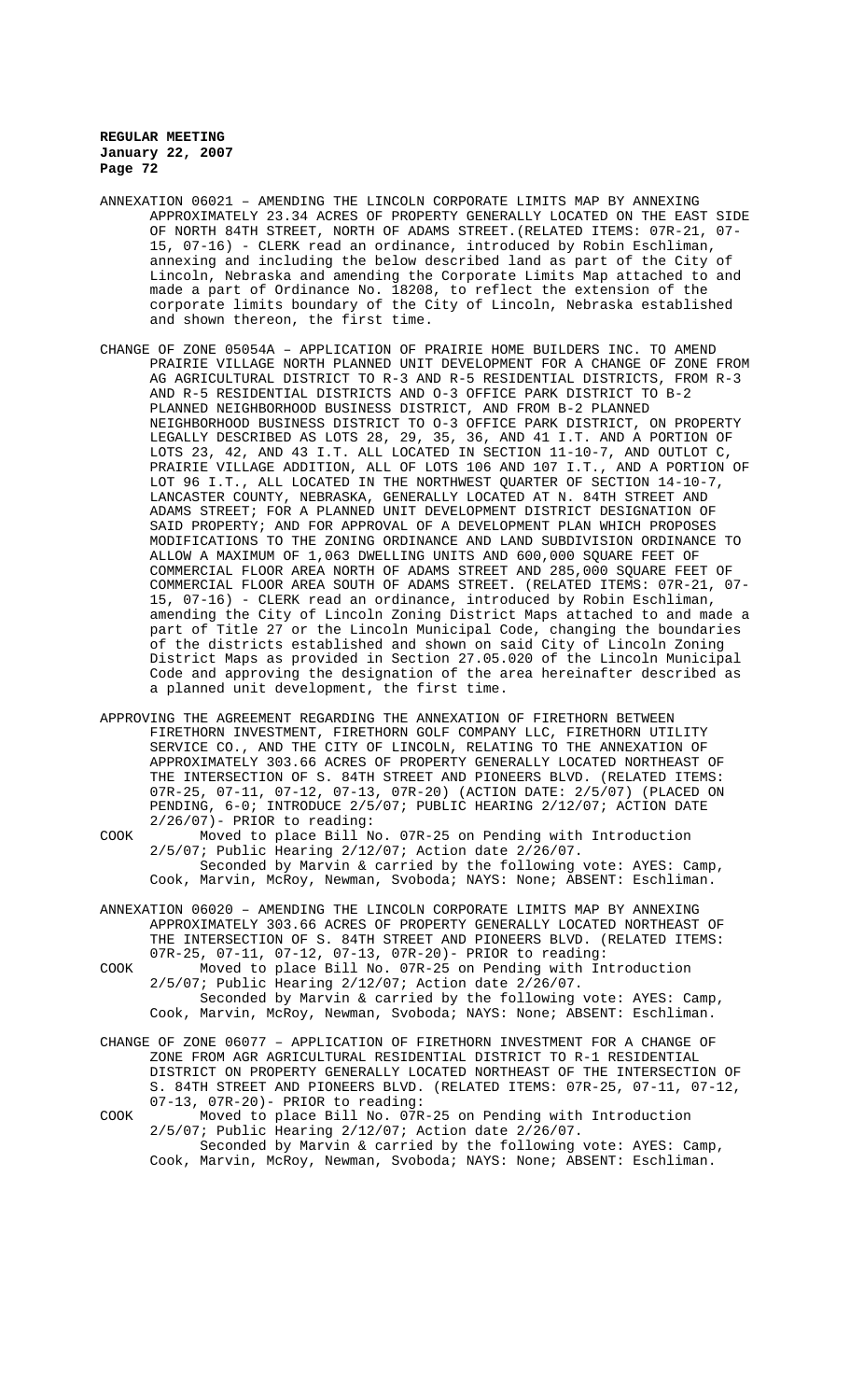STREET NAME CHANGE 06010 – RENAMING MONTELLO ROAD GENERALLY LOCATED BETWEEN S. 84TH STREET AND S. 91ST STREET AS FIRETHORN LANE. (RELATED ITEMS: 07R-

25, 07-11, 07-12, 07-13, 07R-20)- PRIOR to reading: COOK Moved to place Bill No. 07R-25 on Pending with Introduction 2/5/07; Public Hearing 2/12/07; Action date 2/26/07. Seconded by Marvin & carried by the following vote: AYES: Camp, Cook, Marvin, McRoy, Newman, Svoboda; NAYS: None; ABSENT: Eschliman.

SPECIAL PERMIT 872F – APPLICATION OF FIRETHORN INVESTMENT TO EXPAND THE BOUNDARIES OF THE FIRETHORN COMMUNITY UNIT PLAN TO ADD 95 SINGLE FAMILY LOTS AND TO ALLOW UP TO 545 DWELLING UNITS ON PROPERTY GENERALLY LOCATED NORTHEAST OF THE INTERSECTION OF S. 84TH STREET AND PIONEERS BLVD.(RELATED ITEMS: 07R-25, 07-11, 07-12, 07-13, 07R-20) (ACTION DATE: 2/5/07)- PRIOR to reading:

COOK Moved to place Bill No. 07R-25 on Pending with Introduction 2/5/07; Public Hearing 2/12/07; Action date 2/26/07. Seconded by Marvin & carried by the following vote: AYES: Camp,

Cook, Marvin, McRoy, Newman, Svoboda; NAYS: None; ABSENT: Eschliman.

# ORDINANCES -  $3^{RD}$  READING & RELATED RESOLUTIONS (as required)

APPROVING A TWO-YEAR LEASE AGREEMENT BETWEEN THE CITY AND FRONTIER HARLEY DAVIDSON INC. FOR SIX POLICE MOTORCYCLES - CLERK read an ordinance, introduced by Jon Camp, accepting and approving a lease agreement between the City of Lincoln, Nebraska and Frontier Harley Davidson Leasing for six Harley Davidson police motorcycles for use by the Police Department, the third time.

CAMP Moved to pass the ordinance as read. Seconded by Svoboda & carried by the following vote: AYES: Camp, Cook, Marvin, McRoy, Newman, Svoboda; NAYS: None; ABSENT: Eschliman. The ordinance, being numbered **#18865**, is recorded in Ordinance Book #25, Page

CHANGE OF ZONE 04086 – APPLICATION OF SCMH, LLC FOR A CHANGE OF ZONE FROM AGR AGRICULTURAL DISTRICT TO R-3 RESIDENTIAL DISTRICT ON PROPERTY GENERALLY LOCATED AT S. 56TH STREET AND CUMBERLAND DRIVE - CLERK read an ordinance, introduced by amending the Lincoln Zoning District Maps attached to and made a part of the Lincoln Municipal Code, as provided by Section 27.05.020 of the Lincoln Municipal Code, by changing the boundaries of the districts established and shown thereon, the third time.

CAMP Moved to pass the ordinance as read. Seconded by Svoboda & carried by the following vote: AYES: Camp, Cook, Marvin, McRoy, Newman, Svoboda; NAYS: None; ABSENT: Eschliman. The ordinance, being numbered **#18866**, is recorded in Ordinance Book #25, Page

CHANGE OF ZONE 06079 – AMENDING SECTION 27.65.075 OF THE LINCOLN MUNICIPAL CODE RELATING TO COMMUNITY UNIT PLAN IN THE BTA OVERLAY DISTRICT TO REVISE THE REQUIREMENT FOR THE FUTURE DEVELOPMENT PLAN FOR THE ACREAGE DEVELOPMENT COMPONENT - CLERK read an ordinance, introduced by Jon Camp, amending Section 27.65.075 of the Lincoln Municipal Code relating to Form of Community Unit Plan in the BTA Overlay District to waive the conversion plan (ghost plat) for the Acreage Development Component of the Community Unit Plan if the average lot size is less than one-half acre and the total coverage area of the Acreage Development Component is reduced by 20%; and repealing Section 27.65.075 of the Lincoln Municipal Code as hitherto existing, the third time.

COOK Moved to reconsider Bill No. 06-215.

Seconded by Svoboda & carried by the following vote: AYES: Camp, Cook, Marvin, McRoy, Newman, Svoboda; NAYS: None; ABSENT: Eschliman.<br>MARVIN Moved to amend Bill No. 06-215 on page 2, lines 9 through 13,

MARVIN Moved to amend Bill No. 06-215 on page 2, lines 9 through 13, delete the new language as follows: "If the Acreage Development Component coverage area of the Community Unit Plan is reduced by 20% and the average lot area in the final plot plan for the Acreage Development Component is between one-half acre to one acre, the future final plot plan shall provide at least two times the number of lots included in said final plot plan."

Seconded by Cook & carried by the following vote: AYES: Camp, Cook, Marvin, McRoy, Newman, Svoboda; NAYS: None; ABSENT: Eschliman. CAMP Moved to pass the ordinance as amended.

Seconded by Svoboda & carried by the following vote: AYES: Camp, Cook, Marvin, McRoy, Newman, Svoboda; NAYS: None; ABSENT: Eschliman. The ordinance, being numbered **#18867**, is recorded in Ordinance Book #25, Page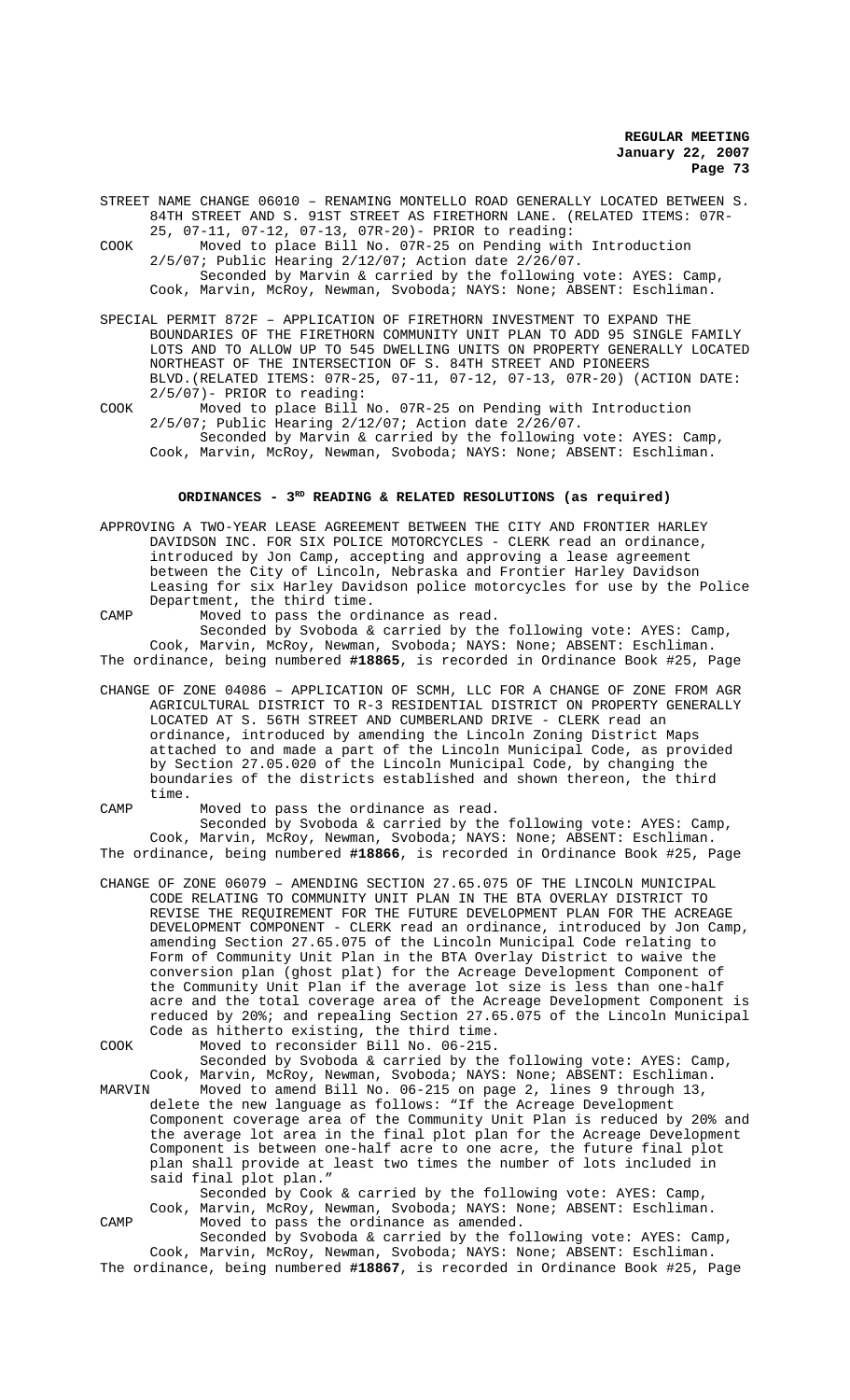CHANGE OF ZONE 06072 – APPLICATION OF REZAC-PICKERING-WILLIAMS FOR A CHANGE OF ZONE FROM AG AGRICULTURAL DISTRICT TO AGR AGRICULTURAL RESIDENTIAL DISTRICT ON PROPERTY GENERALLY LOCATED AT THE SOUTHWEST CORNER OF S.W. 27TH STREET AND W. DENTON ROAD - CLERK read an ordinance, introduced by Jon Camp, amending the Lincoln Zoning District Maps attached to and made a part of Title 27 of the Lincoln Municipal Code, as provided by Section 27.05.020 of the Lincoln Municipal Code, by changing the boundaries of the districts established and shown thereon, the third time. CAMP Moved to pass the ordinance as read.

Seconded by Svoboda & carried by the following vote: AYES: Camp, Cook, Marvin, McRoy, Newman, Svoboda; NAYS: None; ABSENT: Eschliman. The ordinance, being numbered **#18868**, is recorded in Ordinance Book #25, Page

CHANGE OF ZONE 06078 – APPLICATION OF ENTERPRISE COMPANY, INC. FOR A CHANGE OF ZONE FROM R-4 RESIDENTIAL DISTRICT TO B-1 LOCAL BUSINESS DISTRICT ON PROPERTY GENERALLY LOCATED AT N. 46TH STREET AND Q STREET - CLERK read an ordinance, introduced by Jon Camp, amending the Lincoln Zoning District Maps attached to and made a part of Title 27 of the Lincoln Municipal Code, as provided by Section 27.05.020 of the Lincoln Municipal Code, by changing the boundaries of the districts established and shown thereon, the third time.

CAMP Moved to pass the ordinance as read. Seconded by Svoboda & carried by the following vote: AYES: Camp, Cook, Marvin, McRoy, Newman, Svoboda; NAYS: None; ABSENT: Eschliman.

The ordinance, being numbered **#18869**, is recorded in Ordinance Book #25, Page

- VACATING THE FAIRWAY PARK ADDITION PLAT GENERALLY LOCATED AT N. 27TH STREET AND THERESA STREET - CLERK read an ordinance, introduced by Jon Camp, vacating Fairway Park Addition which created three lots and retaining title thereto in the City of Lincoln, Lancaster County, Nebraska, the third time.
- CAMP Moved to pass the ordinance as read. Seconded by Svoboda & carried by the following vote: AYES: Camp,

Cook, Marvin, McRoy, Newman, Svoboda; NAYS: None; ABSENT: Eschliman. The ordinance, being numbered **#18870**, is recorded in Ordinance Book #25, Page

## **REGISTERED TO SPEAK SESSION - NONE**

**OPEN MICROPHONE SESSION - NONE**

#### **MISCELLANEOUS BUSINESS**

#### **PENDING -**

CAMP Moved to extend the Pending List to January 29, 2007. Seconded by Svoboda and carried by the following vote: AYES: Camp, Cook, Marvin, McRoy, Newman, Svoboda; NAYS: None; ABSENT: Eschliman.

## **UPCOMING RESOLUTIONS -**

CAMP Moved to approve the remaining resolutions to have Public Hearing on January 29, 2007.

Seconded by Svoboda & carried by the following vote: AYES: Camp, Cook, Eschliman, Marvin, McRoy, Newman, Svoboda; NAYS: None; ABSENT: Eschliman.